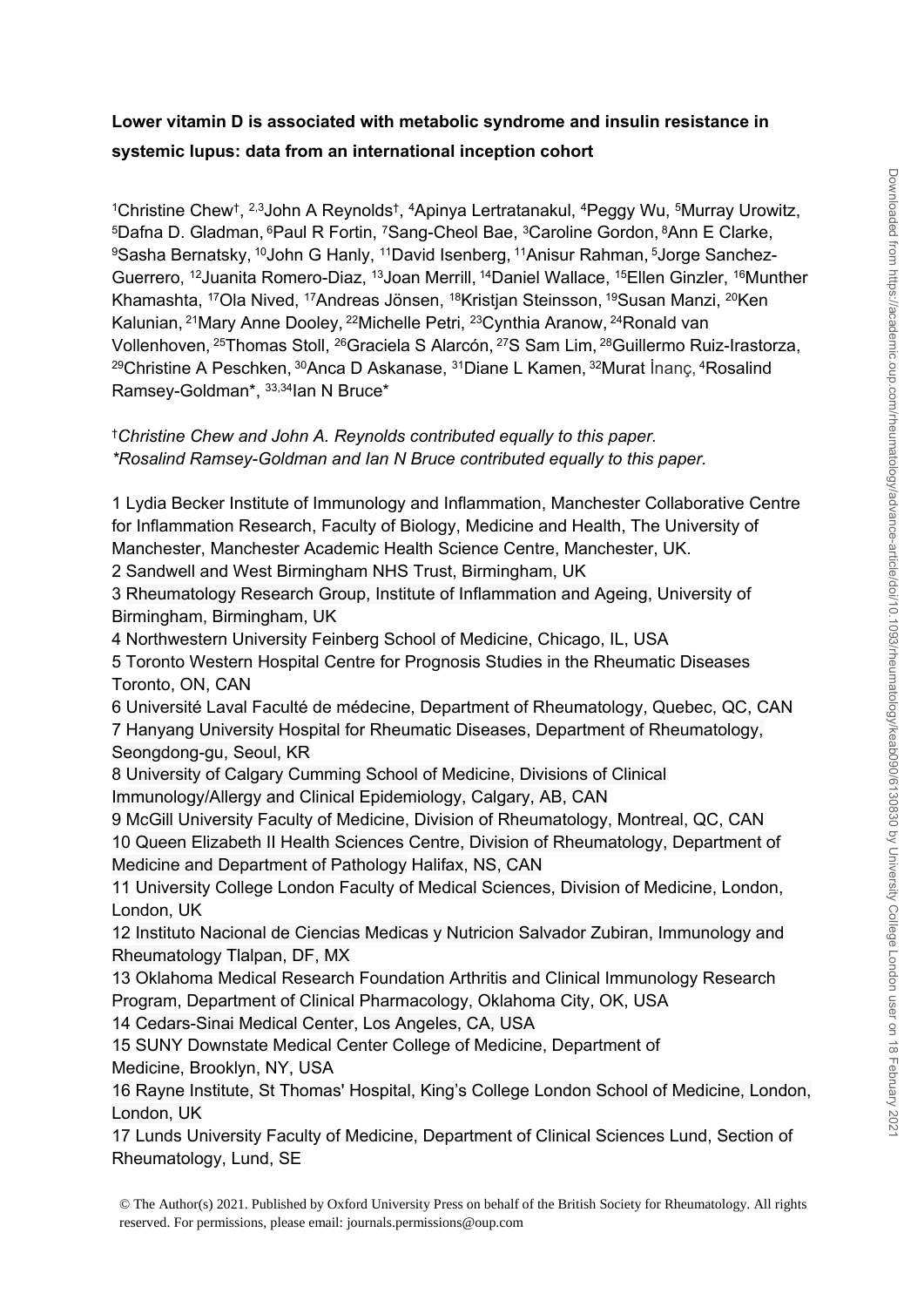18 National University Hospital of Iceland, Department of Rheumatology, Reykjavik, Capital, IS

19 Allegheny Health Network, Lupus Center of Excellence, Pittsburgh, PA, USA

20 University of California San Diego School of Medicine, La Jolla, CA, USA

21 University of North Carolina at Chapel Hill, Division of Rheumatology and Immunology, Department of Medicine, Chapel Hill, NC, USA

22 Johns Hopkins University School of Medicine Center for Musculoskeletal Research, Department of Rheumatology, Baltimore, MD, USA

23 Northwell Health Feinstein Institutes for Medical Research, Manhasset, NY, USA

24 Amsterdam University Medical Centres, Duivendrecht, Noord-Holland, NL

25 Kantonsspital Schaffhausen, Department of Rheumatology, Schaffhausen, Schaffhausen, CH

26 The University of Alabama at Birmingham School of Medicine, Department of Medicine, Division of Clinical Immunology and Rheumatology, Birmingham, AL, USA

27 Emory University School of Medicine, Division of Rheumatology, Atlanta, GA, USA

28 Hospital Universitario Cruces, Autoimmune Diseases Units, Biocruces Bizkaia Health Research Institute, Barakaldo, País Vasco, ES

29 University of Manitoba, Winnipeg, MB, CAN

30 Columbia University Irving Medical Center, New York, NY, USA

31 Medical University of South Carolina, Charleston, SC, USA

32 Istanbul University Istanbul Faculty of Medicine, Department of Internal Medicine, Division of Rheumatology, Istanbul, Istanbul, TR

33 Manchester University NHS Foundation Trust, NIHR Manchester Biomedical Research Centre, Manchester Academic Health Science Centre, Manchester, Greater Manchester, UK 34 Versus Arthritis Centre for Epidemiology, Division of Musculoskeletal and Dermatological Sciences, Faculty of Biology, Medicine and Health, The University of Manchester, Oxford Road, Manchester, UK

**Correspondence to:** Ian Bruce, Versus Arthritis Centre for Epidemiology, Division of

Musculoskeletal and Dermatological Sciences, Stopford Building, The University of

Manchester, Oxford Road, Manchester, M13 9PT, UK. Email: ian.bruce@manchester.ac.uk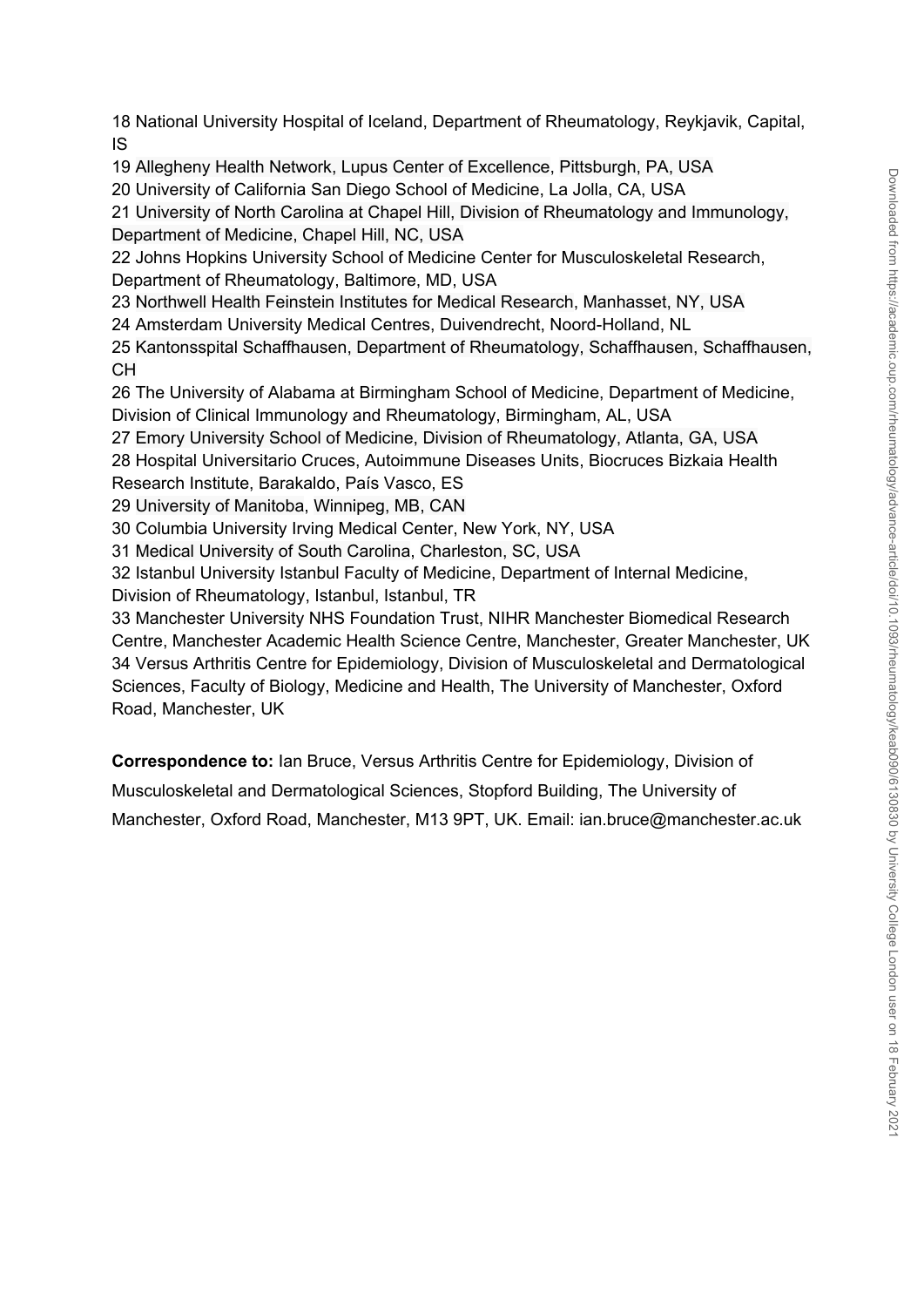#### **Abstract**

**Objectives**: Vitamin D (25(OH)D) deficiency and metabolic syndrome (MetS) may both contribute to increased cardiovascular risk in systemic lupus erythematosus (SLE). We aimed to examine the association of demographic factors, SLE phenotype, therapy and vitamin D levels with MetS and insulin resistance.

**Methods**: The Systemic Lupus International Collaborating Clinics (SLICC) enrolled patients recently diagnosed with SLE (<15 months) from 33 centres across 11 countries from 2000. Clinical, laboratory and therapeutic data were collected. Vitamin D level was defined according to tertiles based on distribution across this cohort, which were set at T1 (10-36 nmol/L), T2 (37-60 nmol/L) and T3 (61-174 nmol/L). MetS was defined according to the 2009 consensus statement from the International Diabetes Federation. Insulin resistance was determined using the HOMA-IR model. Linear and logistic regressions were used to assess the association of variables with vitamin D levels.

**Results**: Of the 1847 patients, 1163 (63%) had vitamin D measured and 398 (34.2%) subjects were in the lowest 25(OH)D tertile. MetS was present in 286 of 860 (33%) patients whose status could be determined. Patients with lower 25(OH)D were more likely to have MetS and higher HOMA-IR. The MetS components, hypertension, hypertriglyceridemia and decreased HDL were all significantly associated with lower 25(OH)D. Increased average glucocorticoid exposure was associated with higher insulin resistance.

**Conclusions**: MetS and insulin resistance are associated with lower vitamin D in patients with SLE. Further studies could determine if vitamin D repletion confers better control of these cardiovascular risk factors and improve long-term outcomes in SLE.

#### **Keywords**

Systemic lupus erythematosus, vitamin D, cardiovascular disease, epidemiology

#### **Rheumatology key messages**

- In patients newly diagnosed with SLE, lower 25(OH)D was associated with MetS and insulin resistance.
- Significant associations of MetS and lower 25(OH)D despite adjustment of patient factors indicates cardiovascular risk.
- Further trials exploring vitamin D supplementation are needed to optimise cardiometabolic outcomes in SLE.

#### **INTRODUCTION**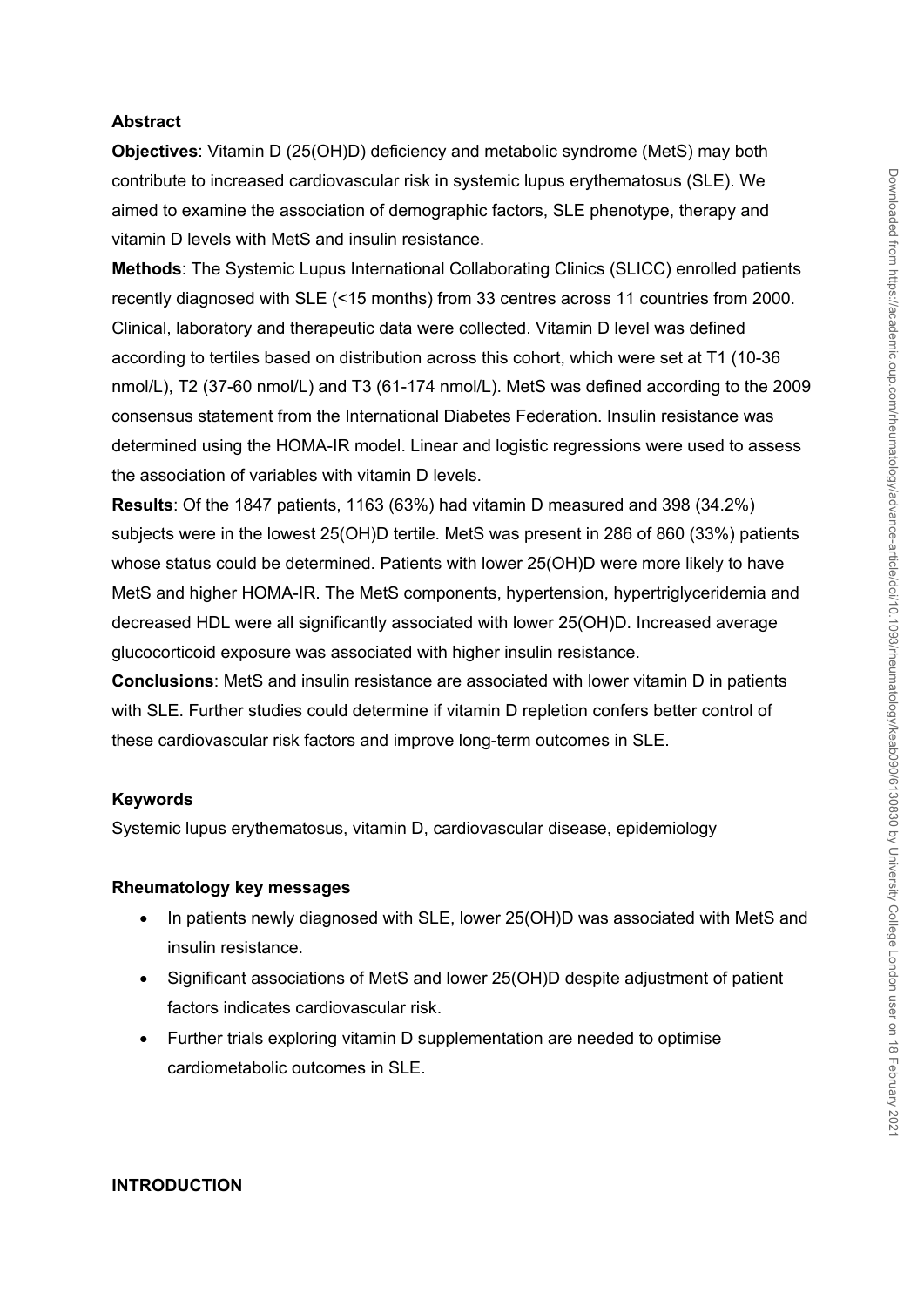25-hydroxyvitamin D (25(OH)D) deficiency is associated with an increased prevalence of cardiovascular disease (CVD) in the general population (1, 2). Patients with systemic lupus erythematosus (SLE) have an excess cardiovascular risk, up to 50 times that seen in comparator populations (3-6). This increased incidence of CVD cannot be attributed to traditional cardiovascular risk factors alone (7), and therefore it is likely that other variables may have a contributing role.

Vitamin D is traditionally known for its primary function in calcium homeostasis, and has an emerging role in modulating immune responses and in autoimmune disease (8). Vitamin D receptor expression has been described in innate and adaptive immune cells (9, 10), and it has been shown that a vitamin D-deficient diet increased disease activity and CVD features in animal models of SLE (11). Indeed, vitamin D deficiency is more common in patients with SLE compared to age-matched controls (12-14). A previous study demonstrated a significant association between patients with low 25(OH)D and cardiovascular risk, which was no longer significant after adjusting for BMI (14). In the SLICC Inception Cohort our previous analysis involving 890 patients showed an association between lower vitamin D levels and an increased likelihood of having hypertension, hyperlipidaemia, higher C-reactive protein (CRP) and disease activity that remained significant despite adjusting for BMI (12).

While vitamin D deficiency has been associated with classic cardiovascular risk factors in SLE, much less is known about its relationship with metabolic syndrome (MetS) (15). A number of metabolic abnormalities constitute MetS; not all of which are assessed in routine cardiovascular screening tools. MetS is recognised to reflect an increased risk of atherosclerosis and type II diabetes mellitus and is also associated with increased insulin resistance (16). Compared to the general population, patients with SLE are more likely to fulfil MetS criteria (17-19). In addition to being more prevalent in SLE (38%), MetS was also independently associated with increased baseline renal disease, pre-existing organ damage, higher disease activity, older age and Hispanic or Black race/ethnicity (20).

Lower 25(OH)D levels have also previously been associated with increased insulin resistance in non-diabetic patients with SLE (13). The aim of our study was to extend the findings of our previous work (12) and to determine the association between vitamin D levels and MetS in a large international multi-centre SLE inception cohort.

#### **METHODS**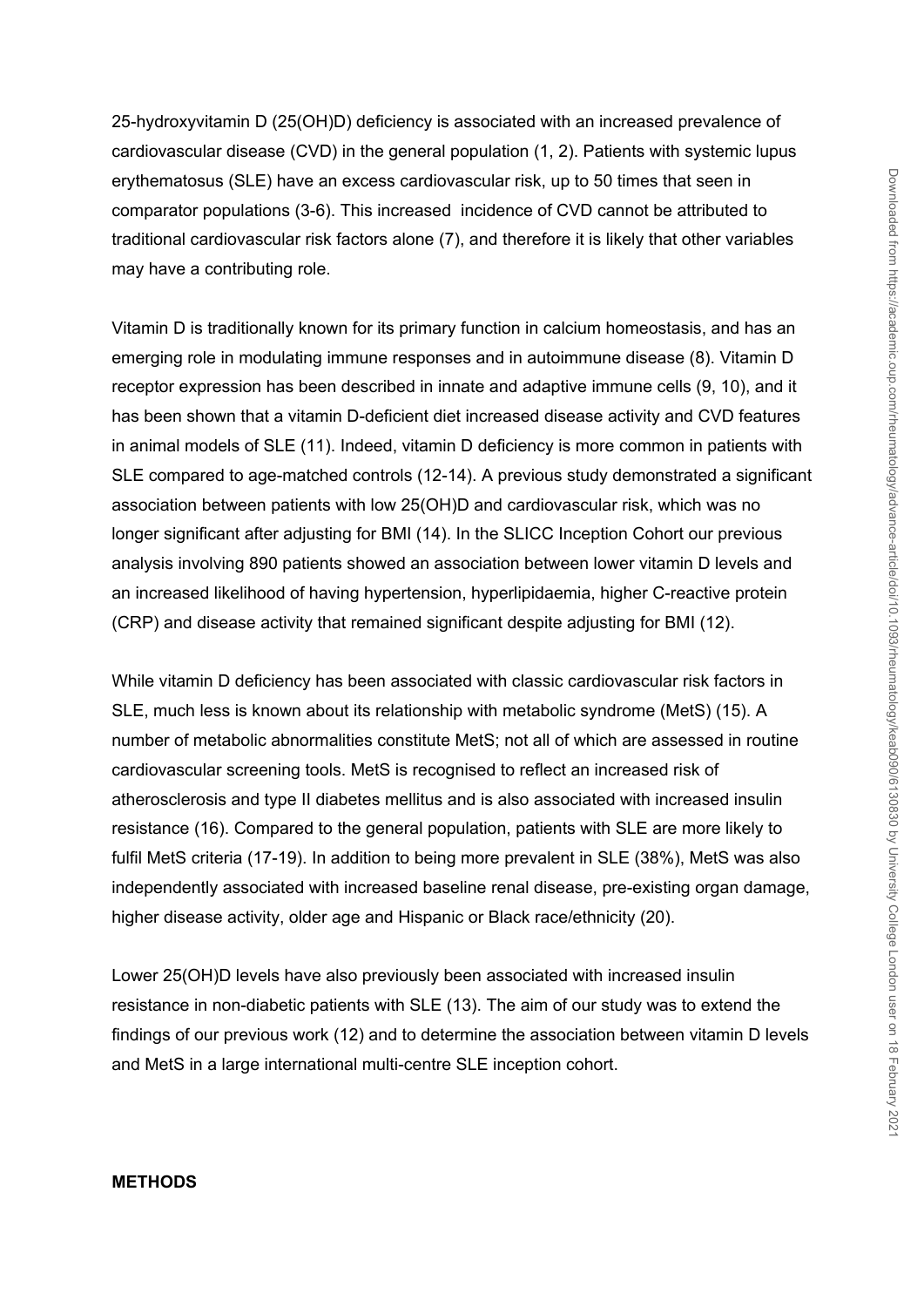### **SLICC Inception Cohort**

Between 1999 and 2011, 1847 patients were recruited into the inception cohort from 33 centres across North America, Europe and Asia. Patients included in this cross-sectional study were recruited within 15 months of confirming ≥4 SLE ACR 1997 classification criteria (20, 21). Disease activity was quantified by the SLE Disease Activity Index-2000 (SLEDAI-2K) (22). Laboratory tests (fasting or non-fasting) for clinical markers of disease activity and CVD risk factors, and to define MetS were performed at each site. All patients provided informed consent. This study was approved by the University Health Network Research Institute research ethics committee, Toronto, Canada and by the Institutional Research Ethics Boards of all participating centres in accordance with the Declaration of Helsinki's guidelines for research in humans.

### **Vitamin D measurement**

Serum 25(OH)D was measured by LIAISON® Vitamin D TOTAL assay (310600, Diasorin, Toronto) through the University Health Network Laboratory Medicine Program. The intraassay coefficient of variation was 5.4% and the inter-assay coefficient of variation was 10.6%.

### **Traditional CVD risk factors and definition of MetS**

Variables for traditional CVD risk factors were collected, including hypertension, body mass index (BMI), hypercholesterolemia, diabetes mellitus, smoking and post-menopausal status. Hypertension was defined as an elevated blood pressure of ≥140/90 mm Hg, or currently being prescribed anti-hypertensive medication. Diabetes mellitus was defined as fasting glucose ≥7.0 mmol/L or a documented diagnosis of diabetes. Insulin resistance was calculated using the homeostatic model assessment of insulin resistance (HOMA-IR) method (23) in patients who had a fasting sample for glucose and insulin measurement. Values of HOMA-IR above 1.0 denote increasing insulin resistance.

MetS was defined using the 2009 definition in the joint interim statement from the International Diabetes Federation Task Force on Epidemiology and Prevention and interested partners (15). This harmonising statement for a MetS diagnosis requires 3 or more of the following five criteria to be present: (1) elevated waist circumference (MetS WC) using gender and ethnicity-specific thresholds; (2) elevated serum triglyceride (MetS TG) of ≥ 1.7 mmol/l or being on lipid-lowering medication, (3) reduced HDL (MetS HDL) of <1.3 mmol/L in women and <1.0 mmol/L in men, (4) elevated BP (MetS BP) of ≥130/85 mm Hg or receiving anti-hypertensive medication, and (5) elevated fasting glucose (MetS Glu) of ≥5.6 mmol/L or being prescribed medication for hyperglycaemia. In patients with missing data on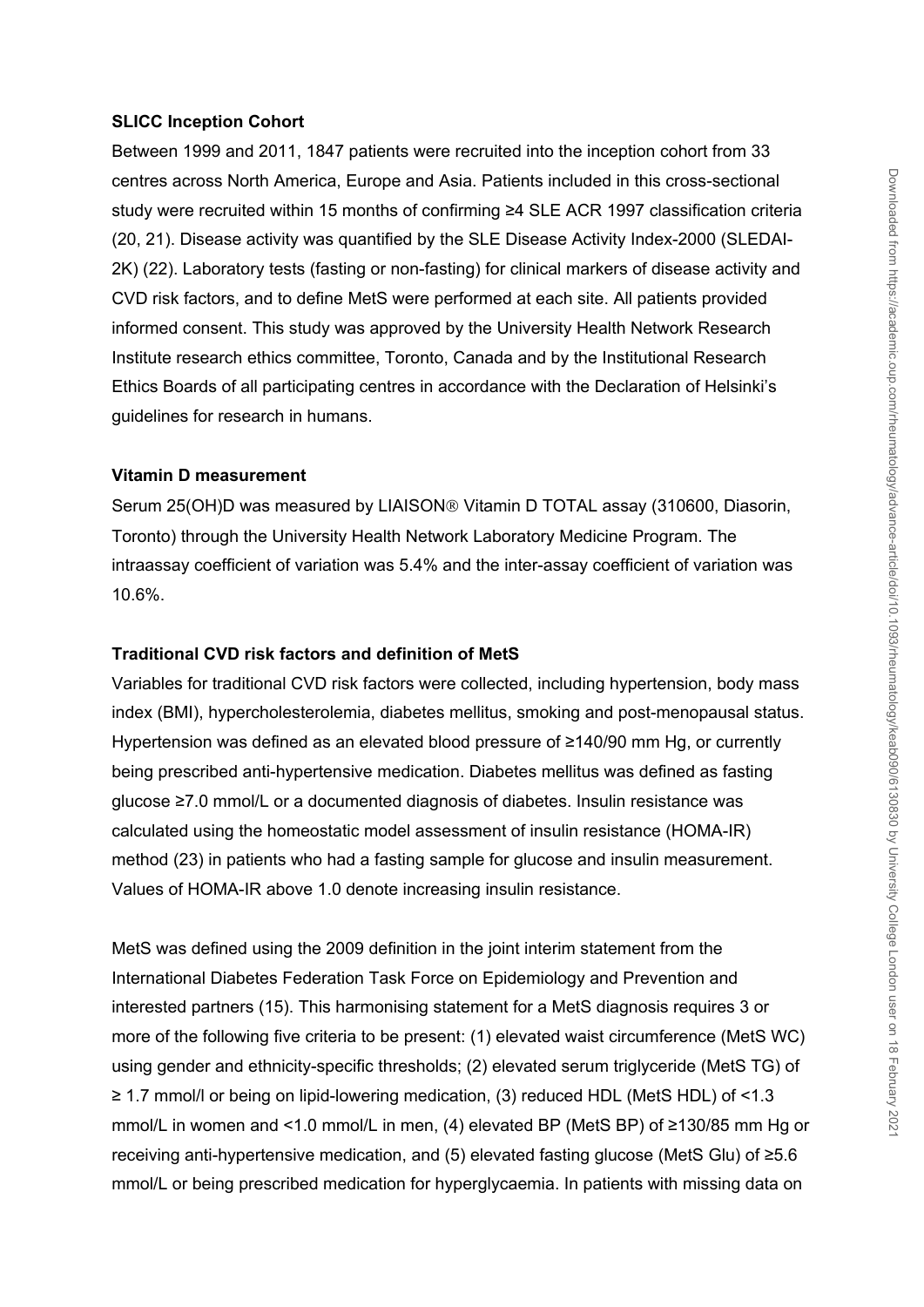specific MetS criteria; those who fulfilled 3 or more criteria from the data available could still be classified as MetS. For those in whom 3 or more criteria were not fulfilled from the data available they were still able to be classified as not having MetS. In other situations, patients remained unclassified.

#### **Statistical analysis**

Potential variables that may influence serum 25(OH)D and the prevalence of MetS in SLE were defined *a priori* including: age, gender, race/ethnicity (Caucasian, Hispanic, Asian, Black and other), location (Canada, USA, Mexico, Europe, South Korea), disease activity (SLEDAI-2K), cardiovascular risk factors, a MetS diagnosis and SLE-related medication (anti-malarials and glucocorticoids). To adjust for ultraviolet exposure, latitude was used as an approximation of the centre location (24), which were all located in the Northern hemisphere. Patients were classified as 'low latitude', 'middle latitude' and 'high latitude' based on their centre being located between 20° and 34°North (°N), 35° and 45°N and north of 45°N respectively. Continuous data were compared using Wilcoxon rank sum-test and categorical data using the  $\chi^2$  test. Due to varied definitions of cut-off values for 25(OH)D levels in the general population, our cohort was categorised into tertiles, defined as T1 (10- 36 nmol/L), T2 (37-60 nmol/L) and T3 (61-174 nmol/L), which were used to determine the association between vitamin D levels and cardiovascular and SLE risk factors. Linear and logistic regression models were used to investigate associations between 25(OH)D treated as a continuous variable and predefined variables related to SLE disease phenotype and MetS, and traditional cardiovascular risk factor. For linear regression, some variables were log-transformed to satisfy assumptions of normality and 25(OH)D divided by a constant to produce interpretable beta-coefficients. Logistic regression was used to analyse categorical variables. Receiver operating characteristic (ROC) and area under the ROC curve (AUC) were used to assess the probability of patients having MetS and to assess the role of 25(OH)D in this model. Statistical analyses were performed using StataMP-64 v13.0 (StataCorps, USA).

#### **RESULTS**

#### **Patients**

Serum 25(OH)D was measured at enrolment in 1163 patients from a cohort of 1847 (63%). Patient characteristics are summarised in Table 1. The majority of the cohort were female (1034/1163, 88.9%) with a median (IQR) age of 33.1 (24.3, 43.6) years, disease duration was 21.7 (9.1, 39.9) weeks and 623/1163 (53.6%) were Caucasian. The group who did not have a sample to measure vitamin D status had similar demographics and disease activity but were different in ethnicity and country of residence compared to the remaining cohort,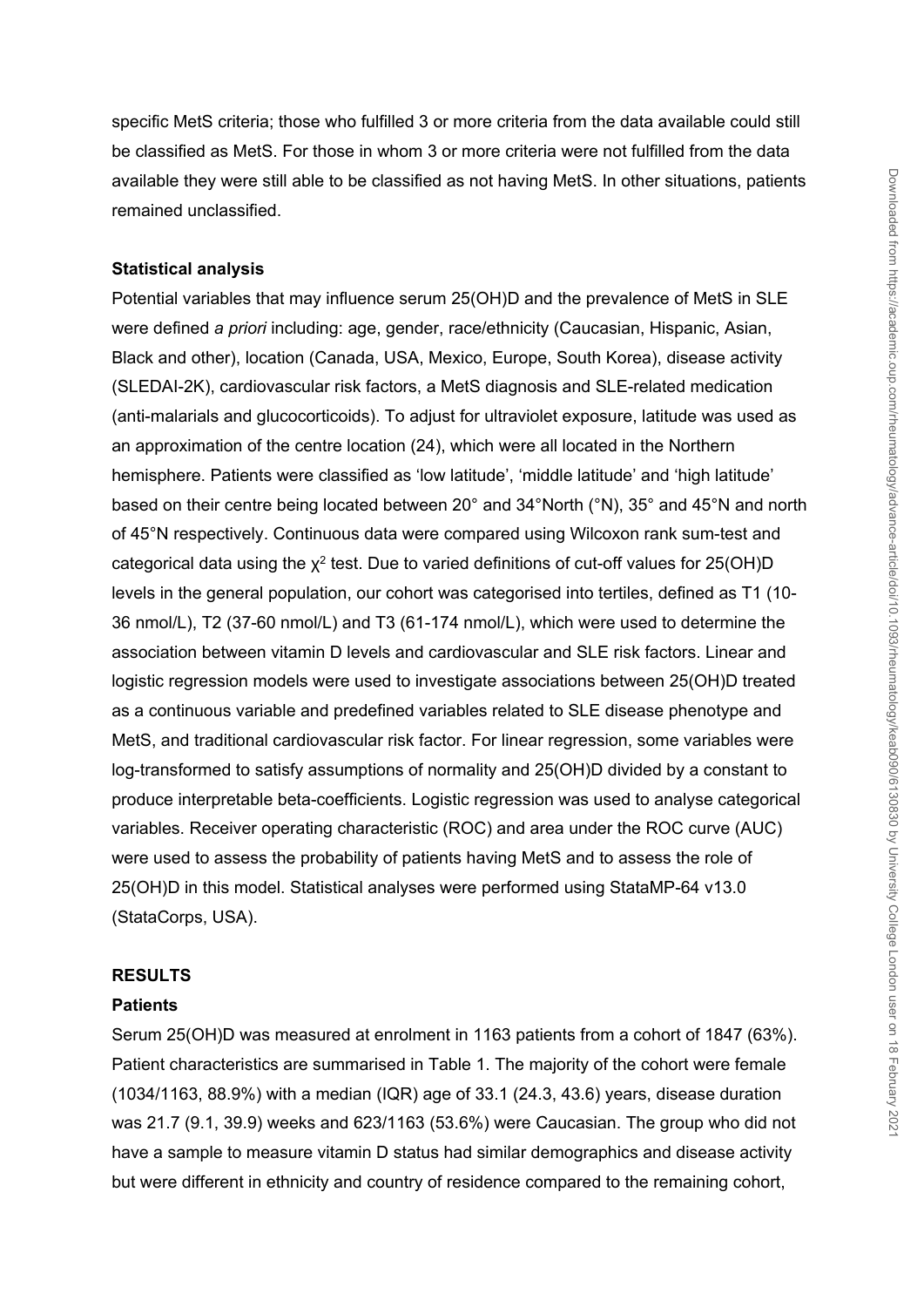and had a higher average daily oral glucocorticoid exposure, total cholesterol and serum triglyceride (Supplementary Table S1, available at *Rheumatology* online).

#### **Vitamin D Status**

The median (IQR) 25(OH)D level in the cohort of 1163 patients was 48 (30, 66) nmol/L, in which 398 (34.2%) were in the lowest tertile (T1: 10-36 nmol/L), 393 (33.8%) were in T2 (37- 60 nmol/L) and 372 (32.0%) were in T3 (61-174 nmol/L) (Table 2). Patients in the lowest 25(OH)D tertile were younger compared to those in the higher tertiles (30 (23,40) (T1) vs. 34 (25, 45) (T2) and 35 (25, 46) years old (T3); p<0.001). Patients in the lowest 25(OH)D tertile were mostly non-Caucasian (65% vs. 35% Caucasian, p<0.001). Patients located in the 'low latitude' had higher median (IQR) 25(OH)D compared to those living in the 'middle latitude' and 'high latitude' areas (56 (40, 75) vs. 47 (29, 66) nmol/L and 47 (29, 64) nmol/L; p<0.001 for both comparisons) (Figure 1). Patients with active SLE disease (SLEDAI of ≥6) had lower median (IQR) 25(OH)D (45 (28-60) vs. 50 (32-70) nmol/L in patients with SLEDAI <6; p<0.001).

#### **Lower vitamin D in patients with MetS**

There were sufficient data to define the MetS diagnosis in 860/1163 patients (73.9%). At enrolment, 286/860 (33%) fulfilled the MetS classification criteria. MetS was more common in men (31.8% men vs. 23.7% women; p=0.04) and those with MetS were older (38.6 (15.2) vs. 33.0 (12.0) years; p<0.001). Patients diagnosed with MetS were more likely to be non-Caucasian (51% vs. 49% Caucasian, p=0.04). Patients diagnosed MetS had a higher the median (IQR) HOMA-IR was than those who did not have MetS (0.9 (0.6, 1.8) vs. 0.6 (0.3, 1.0), p<0.001). Patients with MetS were more likely to have lower median (IQR) 25(OH)D than those without MetS (43 (28, 59) vs. 49 (30, 70) nmol/L; p<0.0001).

#### **Factors associated with lower vitamin D in SLE**

In univariate linear regression models, lower 25(OH)D was associated with higher diastolic blood pressure, total cholesterol, serum triglyceride, fasting insulin and HOMA-IR, and low HDL levels (Table 3). Lower 25(OH)D was also associated with higher SLEDAI-2K scores, CRP, serum creatinine and glucocorticoid exposure. After adjusting for age, gender, latitude and ethnicity, lower 25(OH)D remained significantly associated with these outcomes, but not with serum creatinine and HDL.

In a logistic regression analysis, lower 25(OH)D was associated with MetS criteria of blood pressure, raised triglycerides and lower HDL (Table 4). After adjusting for age, latitude and ethnicity, these associations remained significant (variables contributing to individual MetS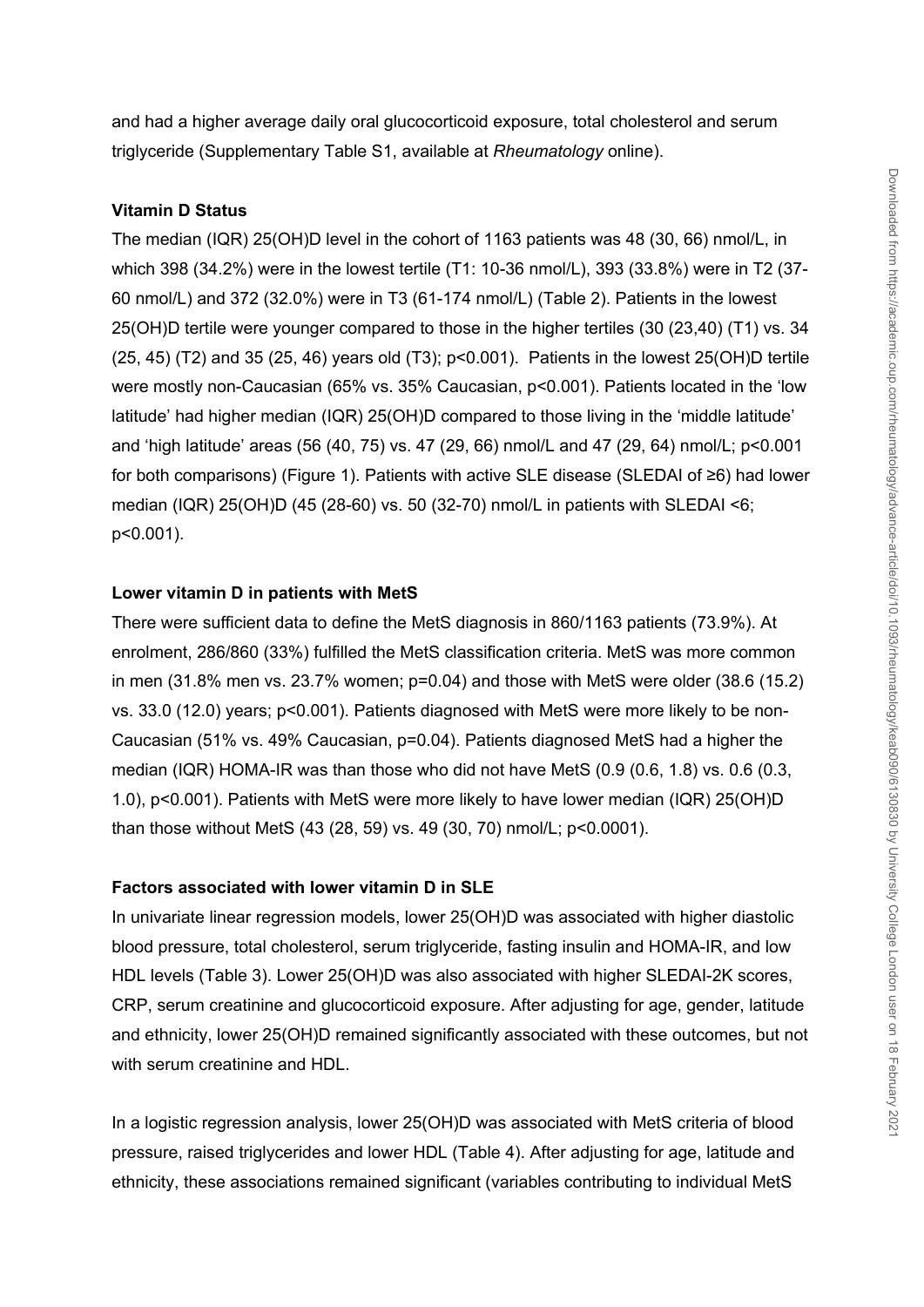criteria such as gender in MetS HDL and gender and ethnicity in MetS WC were not included in the adjusted regression models). The association between lower 25(OH)D and MetS also remained in adjusted models

We also found an association between lower 25(OH)D and an increased average daily oral glucocorticoid exposure, which remained significant after adjusting for disease activity and active renal disease (OR (95% CI):  $0.93$  (0.88, 0.98),  $p = 0.01$ ). Average glucocorticoid exposure was also associated with increased insulin resistance (HOMA-IR), in the 396 patients who had fasting insulin and glucose samples.

We also repeated our logistic regression analyses on the subset who had no missing data to classify MetS (n=548). The associations between lower 25(OH)D and MetS remained significant (data on file). In addition, the association between lower 25(OH)D and MetS remained in adjusted models, which also included social factors such as current smoking status, known to be a risk factor in the context of MetS (data on file).

We then performed a ROC curve analysis to identify variables associated with the diagnosis of MetS in patients with SLE. Renal disease and average glucocorticoid exposure were risk factors associated with MetS in SLE, producing an area under the ROC curve (AUC) of 0.6488. Adding vitamin D levels to the model improved the AUC from 0.6488 to 0.6578 (p=0.20) (Figure 2).

#### **DISCUSSION**

In a large international cohort of SLE patients, we have found an association between lower 25(OH)D and MetS as well as elevated markers of insulin resistance. In our regression analyses, lower vitamin D remained associated with MetS after adjustment for other SLE related factors.

The reasons for a higher prevalence of MetS in patients in the lowest 25(OH)D tertile are not well understood. Patients with lower 25(OH)D were more likely to have increased disease activity, in agreement with some previous (25-27), but not all, cross-sectional studies (28, 29) and in part may reflect vitamin D being a negative acute phase reactant (30). Given that photosensitivity is a key feature of SLE, it is also likely that sun avoidance, the usage of high-factor sunblock and living further from the equator contributes to lower 25(OH)D levels. We therefore estimated sun exposure using the latitude of recruiting centre location, as the amount of ultraviolet in ambient sunlight varies greatly by latitude (24). The centre locations ranged between 20°N and over 45°N and significantly higher 25(OH)D was observed in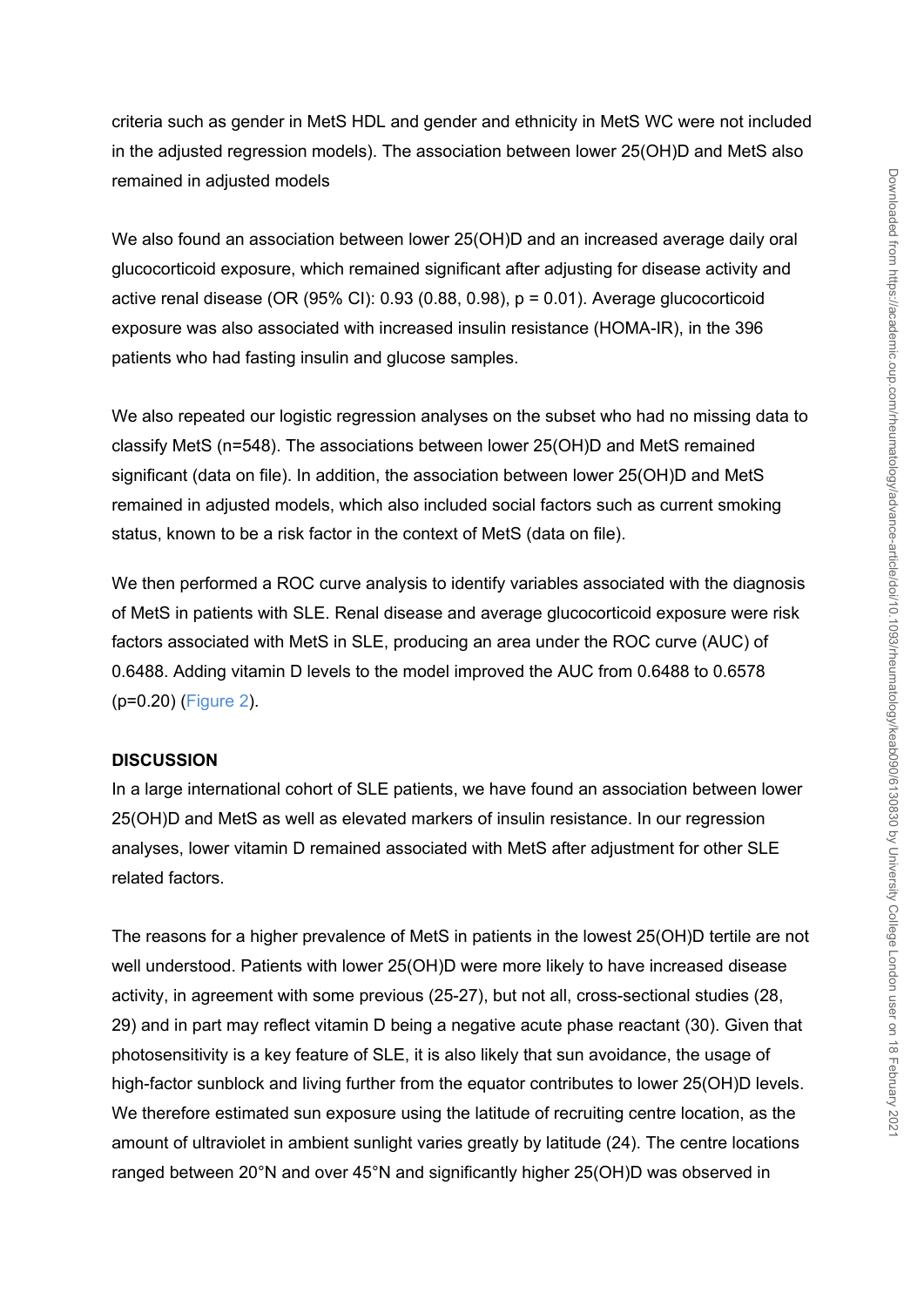patients living closer to the equator despite the hypothesis that sun-seeking behaviour is less common in this part of the world due to the hotter climate (31).

Patients with lower 25(OH)D were more likely to have MetS and this association was significant after adjusting for age, latitude and BMI. Our results suggest that co-existing physiological abnormalities may contribute to long-term cardiovascular risk early on in SLE. In animal models of SLE, 25(OH)D deficiency is associated with endothelial dysfunction and impaired angiogenesis (11). Similarly, in SLE patients treated for vitamin D deficiency, improvement in endothelial function correlated with the increment of 25(OH)D and may be related to changes in myeloid angiogenic cell function (32). In agreement with trends seen in the general population and patients with SLE, we found significant associations between lower 25(OH)D and recognised cardiovascular risk factors including hypertension and low HDL (12, 14, 33, 34). We also found a significant association between lower 25(OH)D and hypertriglyceridemia in adjusted models. The mechanisms underlying these associations are not clear but may be linked to the negative feedback of 25(OH)D on the renin-angiotensin system (35, 36). In the 322/1163 patients prescribed anti-hypertensive medication, there was a loss of association between lower 25(OH)D and the presence of some but not all cardiovascular risk factors (data not shown), which may justify the concurrent treatment of 25(OH)D levels however further studies are required to validate this strategy.

Insulin resistance, measured by elevated fasting serum insulin and HOMA-IR, is prevalent in SLE population and has been linked to an increased risk of CVD (37, 38). Previous studies have demonstrated in non-diabetic patients with SLE, that elevated fasting insulin and HOMA-IR were both associated with lower 25(OH)D (13, 27). We confirmed this finding and showed that lower 25(OH)D was associated with hyperglycaemia, which persisted in adjusted models. These findings are not surprising given the multifactorial contribution to increased cardiovascular risk and insulin resistance, which may be an early link to the heightened risk of developing MetS (39). Our fasting insulin subset was smaller (n=396). This is because not all centres were able to perform fasting blood samples due to clinic scheduling. Nevertheless, our study represents the largest and most diverse cohort thus far assessing the association between 25(OH)D and markers of insulin resistance.

Insulin resistance is known to be associated with obesity and glucocorticoid use in SLE (13) and indeed, this was the case in our cohort. Hence, we adjusted for central obesity (MetS WC) and glucocorticoid exposure and found that the association between lower 25(OH)D and elevated fasting glucose and insulin persisted (data not shown). There was also an association between lower 25(OH)D and central obesity, which was significant only after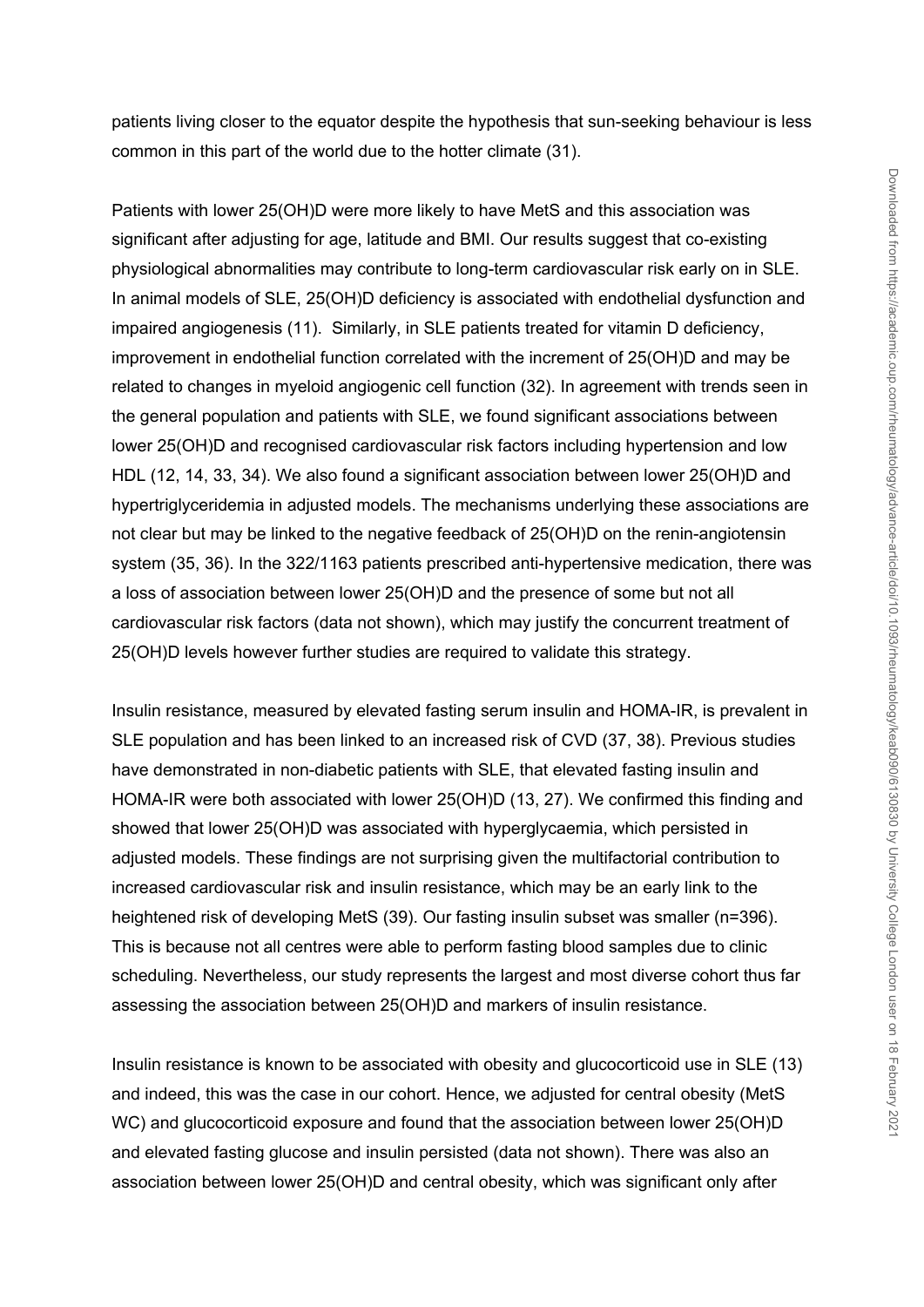adjusting for ethnicity and region. This may be in part due to a subset of patients of Korean ethnicity (n=156) when compared to all other ethnicities, had a lower prevalence of central obesity (20.5% vs. 51.4%; p = 0.006) and median (IQR) BMI (20.9 (18.9, 22.9) vs. 24.5  $(21.6, 28.5)$ ;  $p < 0.001$ ), consistent with a previous analysis of the SLICC cohort  $(40)$ . Interestingly, patients of Korean descent compared to all other ethnicities had lower median (IQR) 25(OH)D (28 (20, 39) vs. 51 (34, 69) nmol/L; p<0.001). We also found that a significantly higher proportion of patients in the Korean subset had raised triglycerides, low HDL and hyperglycaemia (data not shown). This suggested that an ethnic gradient may contribute to enhanced sensitivity to adverse effects of inflammation and an increased susceptibility to MetS (40).

There is evidence that glucocorticoids increase vitamin D catabolism by activating nuclear receptors, which triggers 25(OH)D breakdown through the expression of CYP3A4. Thus, it may be beneficial in such patients to increase vitamin D supplementation or minimise glucocorticoid exposure (41, 42). Our study found an association between lower 25(OH)D and increased glucocorticoid exposure, which differed from previous work reporting no correlation between these variables (43, 44). We also found that lower 25(OH)D was less likely in patients prescribed anti-malarial therapy, which has been seen in some (12, 28) but not all previous studies (43, 45). Previous work has linked the potential and protective effect of anti-malarial medication against MetS in patients with mild to active SLE (18, 40, 46). However, the relationship between anti-malarials and 25(OH)D levels in SLE is complex. As our study only included patients with a short exposure to medication in the context of active disease, the influence of longer-term exposure remains to be explored.

This is the largest study to date examining the associations between 25(OH)D levels and MetS in SLE; it also has the advantage of being an international cohort. The SLICC Inception Cohort recruited from 33 centres in 11 countries with diverse racial and ethnic backgrounds, therefore results will be generalizable across many settings. Our cohort included younger patients with a wide range of disease activity, enabling effective investigation into the association of 25(OH)D with MetS and extends our previous findings to MetS and markers of insulin resistance. We also used a definition of MetS, which recognises that patients without central obesity can also be included in this phenotype (15). Our population also contained detailed data on glucocorticoid exposure, which enabled detailed analysis of their associations with vitamin D levels.

Our study has several limitations worth considering. Of the total number of patients in the cohort, sample availability meant that 25(OH)D was not measured in 37.1%. It was not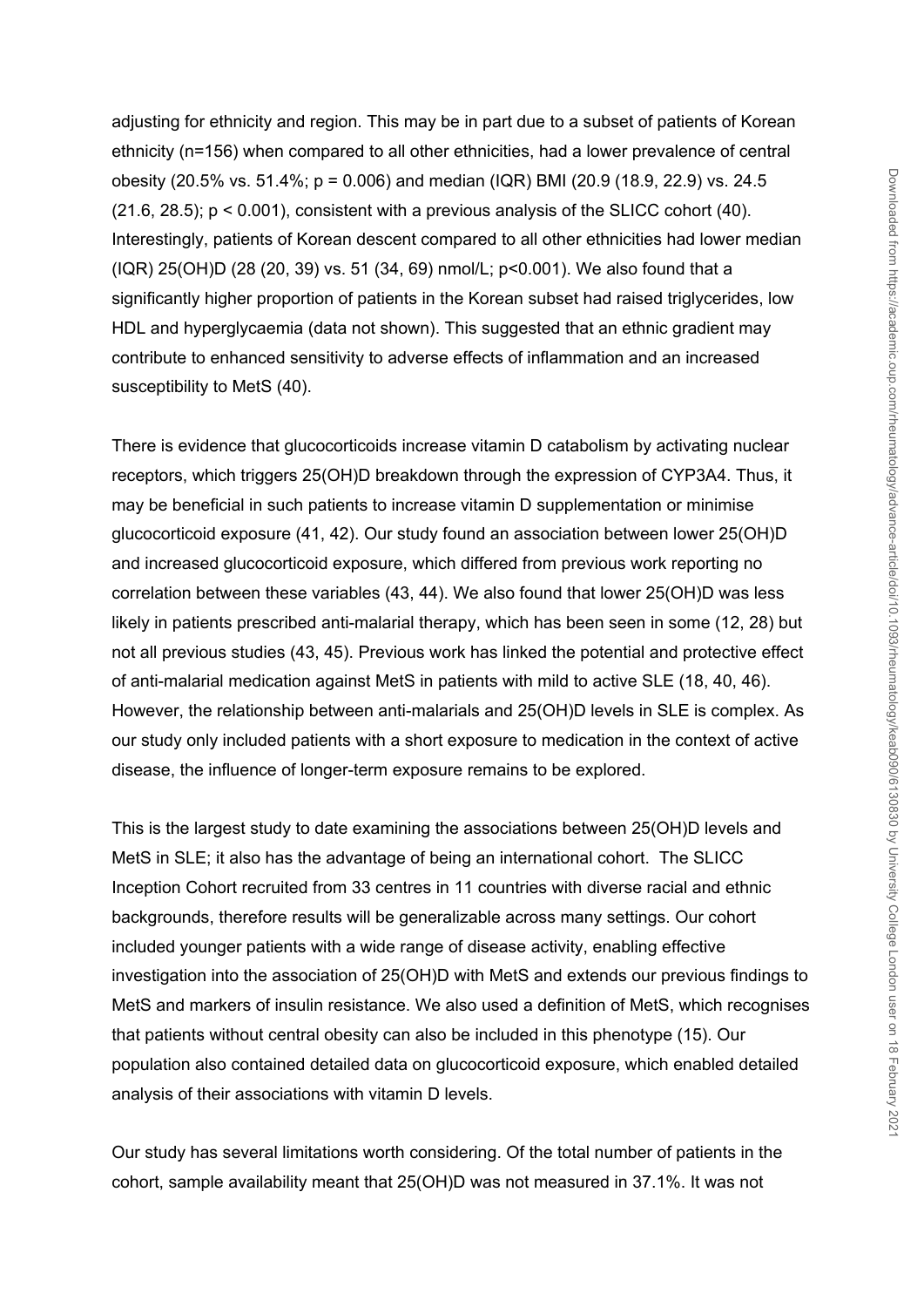possible to measure 25(OH)D levels from all patients due to blood samples not being available from some centres, for instance from patients in Mexico. The subset of patients without 25(OH)D data had similar demographics and disease activity to those who have had their levels measured, although the average glucocorticoid exposure was higher. However, our analyses within the cohort adjusted for these factors and so our associations are likely to remain valid. While 34.1% of patients reported taking vitamin D supplements, the dose taken was not available and therefore we were not able to accurately assess its effects in this cohort. Data were not available to confirm a MetS diagnosis in 26.1% of our patients with available 25(OH)D. Of the components required to fulfil a MetS diagnosis, HDL was the most commonly missing variable, as this test was not routinely performed in all centres. As stated in the results, using a complete case subset did not materially affect the results of our analysis. Also, whilst social determinants of health such as a more active lifestyle, a healthier diet etc may serve as confounders, such data was not available in our cohort, although adjusting for smoking status did not influence the associations observed. The use of MetS to predict CVD has not yet been validated in SLE, however we do know that MetS susceptibility can be determined early in the SLE disease course and inform risk stratification in individual patients (20). Finally, although the cross-sectional nature of this study prevents the determination of causal associations between MetS, markers of insulin resistance and lower 25(OH)D, our study provides important information required for prospective studies.

In patients with recently diagnosed SLE we report an association between lower vitamin D levels and both MetS and insulin resistance. This association may have a physiological basis linked to endothelial or vascular dysfunction. Increased susceptibility to MetS and cardiovascular risk factors in patients with low 25(OH)D may provide a mechanism to modify systemic inflammation in SLE. The significant association between increased glucocorticoid exposure and lower 25(OH)D also emphasises the importance of minimising glucocorticoid exposure in SLE. The potential role of vitamin D supplementation to improve cardiometabolic outcomes in SLE will require further trials and seems justified on the basis of our findings.

#### **Acknowledgements**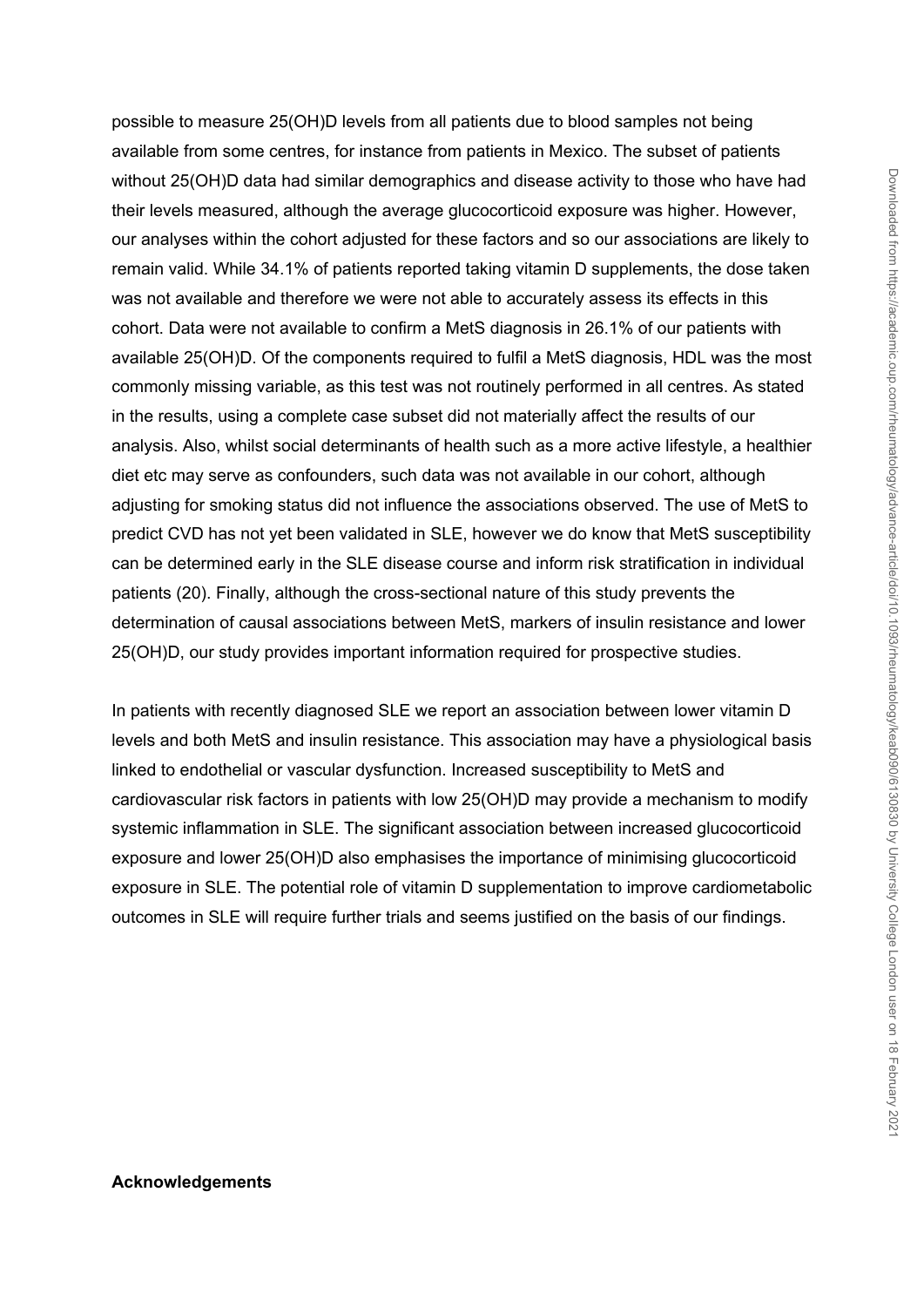We would like to especially thank and gratefully acknowledge our patients for their time and the dedication of all the fellows, research coordinators, and assistants in the SLICC network, which made the completion of this work possible. Special thanks to Anne MacKinnon, Nicole Anderson and Sarah Edwards for coordinating vitamin D testing, and Ahn Chung and Dominique Ibanez for the data preparation.

Dr Chew's work was supported by a Versus Arthritis clinical research training fellowship (grant 21370). Dr Lertratanakul's work was supported by the Driskill Foundation and Pfizer. Dr Wu's work was supported by the NIH (grant T32-AR-07611) and the Kirkland Scholars Award. Professor Fortin is a recipient of a Canada Research Chair on the study of Systemic Autoimmune Rheumatic Disease. Professor Bae's work was supported by the Bio & Medical Technology Development Program of the National Research Foundation (NRF) funded by the Ministry of Science and ICT (NRF-2017M3A9B4050335), Republic of Korea and Hanyang University Institute for Rheumatology Research, Seoul, South Korea. Professor Ramsey-Goldman is a Solovy Arthritis Research Society Research Professor of Medicine and her work was supported by the NIH (grants P30-AR072579 and UL1TR001422). Professor Bruce is a National Institute for Health Research (NIHR) Senior Investigator and is funded by the NIHR Manchester Biomedical Research Centre.

**Contributors:** The study was conceived by INB and RRG. Data analysis and interpretation and manuscript preparation was performed by CC, JAR and INB. All authors contributed to data collection, critically reviewed and edited the manuscript and approved the final version.

**Funding:** This study was funded by the Canadian Institutes of Health Research (grant 93695), Versus Arthritis (Versus Arthritis Research UK Epidemiology Unit Core Support Programme Grant) and independent research supported by National Institute for Health Research (NIHR) Manchester Biomedical Research Centre. The views expressed in this publication are those of the author(s) and not necessarily those of the NHS, the NIHR, or the Department of Health.

**Disclosure statement:** INB has received grant/research support from Genzyme/Sanofi, GSK, Roche and UCBS; received consulting fees from Eli Lilly, GSK, Merck Serono, UCB, Aurinia and ILTOO; and was a speaker for GSK, UCB and AstraZeneca. The other authors have declared no conflicts of interest.

**Data availability statement:** The data underlying this article cannot be shared publicly due to the privacy of individuals who have participated in the SLICC inception cohort. The data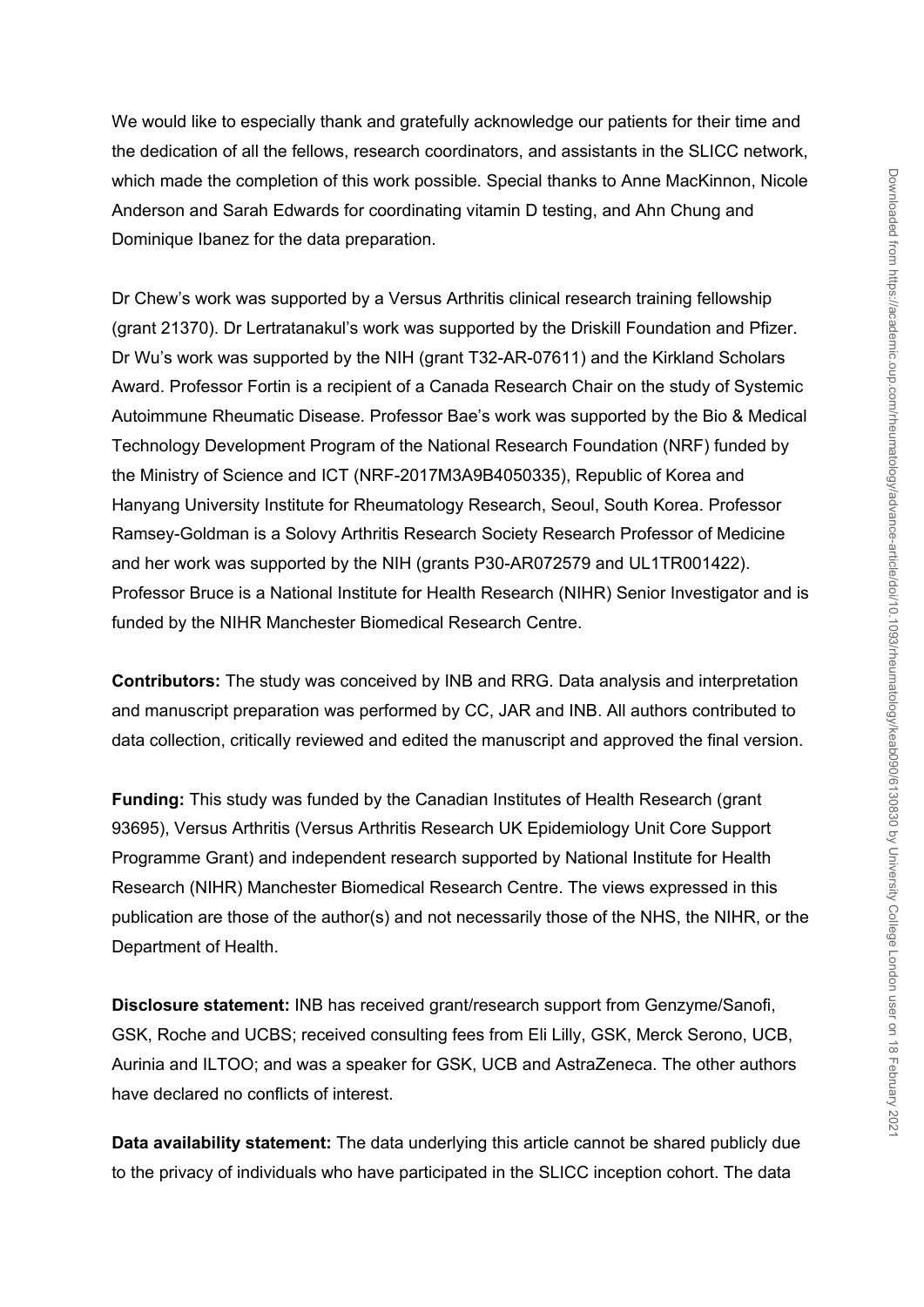will be shared on reasonable request to the corresponding author.

#### **REFERENCES**

1. Kendrick J, Targher G, Smits G, et al. 25-Hydroxyvitamin D deficiency is independently associated with cardiovascular disease in the Third National Health and Nutrition Examination Survey. Atherosclerosis. 2009;205(1):255-60.

2. Dobnig H, Pilz S, Scharnagl H, et al. Independent association of low serum 25 hydroxyvitamin d and 1,25-dihydroxyvitamin d levels with all-cause and cardiovascular mortality. Archives of internal medicine. 2008;168(12):1340-9.

3. Urowitz MB, Gladman D, Ibanez D, et al. Accumulation of coronary artery disease risk factors over three years: data from an international inception cohort. Arthritis and rheumatism. 2008;59(2):176-80.

4. Manzi S, Meilahn EN, Rairie JE, et al. Age-specific incidence rates of myocardial infarction and angina in women with systemic lupus erythematosus: comparison with the Framingham Study. Am J Epidemiol. 1997;145(5):408-15.

5. Bruce IN, Gladman DD, Urowitz MB. Premature atherosclerosis in systemic lupus erythematosus. Rheumatic diseases clinics of North America. 2000;26(2):257-78.

6. Ward MM. Premature morbidity from cardiovascular and cerebrovascular diseases in women with systemic lupus erythematosus. Arthritis and rheumatism. 1999;42(2):338-46.

7. Esdaile JM, Abrahamowicz M, Grodzicky T, et al. Traditional Framingham risk factors fail to fully account for accelerated atherosclerosis in systemic lupus erythematosus. Arthritis and rheumatism. 2001;44(10):2331-7.

8. Adorini L, Penna G. Control of autoimmune diseases by the vitamin D endocrine system. Nature clinical practice Rheumatology. 2008;4(8):404-12.

9. Sigmundsdottir H, Pan J, Debes GF, et al. DCs metabolize sunlight-induced vitamin D3 to 'program' T cell attraction to the epidermal chemokine CCL27. Nature immunology. 2007;8(3):285-93.

10. Chandra P, Wolfenden LL, Ziegler TR, et al. Treatment of vitamin D deficiency with UV light in patients with malabsorption syndromes: a case series. Photodermatol Photoimmunol Photomed. 2007;23(5):179-85.

11. Reynolds JA, Rosenberg AZ, Smith CK, et al. Brief Report: Vitamin D Deficiency Is Associated With Endothelial Dysfunction and Increases Type I Interferon Gene Expression in a Murine Model of Systemic Lupus Erythematosus. Arthritis & rheumatology. 2016;68(12):2929-35.

12. Lertratanakul A, Wu P, Dyer A, et al. 25-hydroxyvitamin D and cardiovascular disease in patients with systemic lupus erythematosus: data from a large international inception cohort. Arthritis care & research. 2014;66(8):1167-76.

13. Sabio JM, Vargas-Hitos JA, Martinez-Bordonado J, et al. Association between low 25-hydroxyvitamin D, insulin resistance and arterial stiffness in nondiabetic women with systemic lupus erythematosus. Lupus. 2015;24(2):155-63.

14. Wu PW, Rhew EY, Dyer AR, et al. 25-hydroxyvitamin D and cardiovascular risk factors in women with systemic lupus erythematosus. Arthritis and rheumatism. 2009;61(10):1387-95.

15. Alberti KG, Eckel RH, Grundy SM, et al. Harmonizing the metabolic syndrome: a joint interim statement of the International Diabetes Federation Task Force on Epidemiology and Prevention; National Heart, Lung, and Blood Institute; American Heart Association; World Heart Federation; International Atherosclerosis Society; and International Association for the Study of Obesity. Circulation. 2009;120(16):1640-5.

16. Alberti KG, Zimmet P, Shaw J. Metabolic syndrome--a new world-wide definition. A Consensus Statement from the International Diabetes Federation. Diabet Med. 2006;23(5):469-80.

17. Parker B, Ahmad Y, Shelmerdine J, et al. An analysis of the metabolic syndrome phenotype in systemic lupus erythematosus. Lupus. 2011;20(14):1459-65.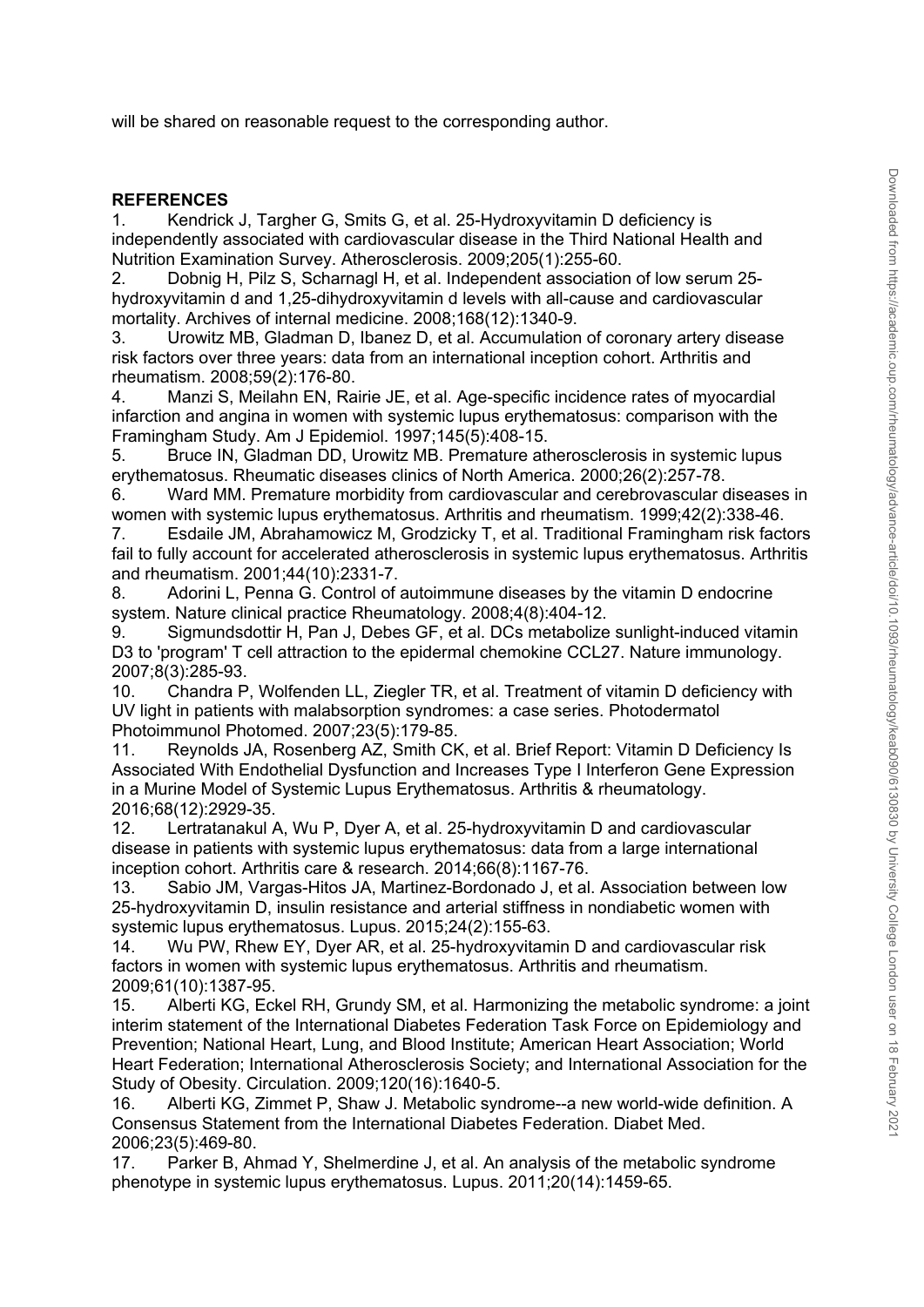18. Sabio JM, Zamora-Pasadas M, Jimenez-Jaimez J, et al. Metabolic syndrome in patients with systemic lupus erythematosus from Southern Spain. Lupus. 2008;17(9):849-59.

19. Chung CP, Avalos I, Oeser A, et al. High prevalence of the metabolic syndrome in patients with systemic lupus erythematosus: association with disease characteristics and cardiovascular risk factors. Annals of the rheumatic diseases. 2007;66(2):208-14.<br>20. Parker B, Urowitz MB, Gladman DD, et al. Impact of early disease factors

Parker B, Urowitz MB, Gladman DD, et al. Impact of early disease factors on metabolic syndrome in systemic lupus erythematosus: data from an international inception cohort. Annals of the rheumatic diseases. 2015;74(8):1530-6.

21. Hochberg MC. Updating the American College of Rheumatology revised criteria for the classification of systemic lupus erythematosus. Arthritis and rheumatism. 1997;40(9):1725.

22. Gladman DD, Ibanez D, Urowitz MB. Systemic lupus erythematosus disease activity index 2000. The Journal of rheumatology. 2002;29(2):288-91.

23. Matthews DR, Hosker JP, Rudenski AS, et al. Homeostasis model assessment: insulin resistance and beta-cell function from fasting plasma glucose and insulin concentrations in man. Diabetologia. 1985;28(7):412-9.

24. Chang YM, Barrett JH, Bishop DT, et al. Sun exposure and melanoma risk at different latitudes: a pooled analysis of 5700 cases and 7216 controls. Int J Epidemiol. 2009;38(3):814-30.

25. Petri M, Bello KJ, Fang H, et al. Vitamin D in systemic lupus erythematosus: modest association with disease activity and the urine protein-to-creatinine ratio. Arthritis and rheumatism. 2013;65(7):1865-71.

26. Amital H, Szekanecz Z, Szucs G, et al. Serum concentrations of 25-OH vitamin D in patients with systemic lupus erythematosus (SLE) are inversely related to disease activity: is it time to routinely supplement patients with SLE with vitamin D? Annals of the rheumatic diseases. 2010;69(6):1155-7.

27. Reynolds JA, Haque S, Berry JL, et al. 25-Hydroxyvitamin D deficiency is associated with increased aortic stiffness in patients with systemic lupus erythematosus. Rheumatology. 2012;51(3):544-51.

28. Ruiz-Irastorza G, Egurbide MV, Olivares N, et al. Vitamin D deficiency in systemic lupus erythematosus: prevalence, predictors and clinical consequences. Rheumatology. 2008;47(6):920-3.

29. Kim HA, Sung JM, Jeon JY, et al. Vitamin D may not be a good marker of disease activity in Korean patients with systemic lupus erythematosus. Rheumatology international. 2011;31(9):1189-94.

30. Waldron JL, Ashby HL, Cornes MP, et al. Vitamin D: a negative acute phase reactant. Journal of clinical pathology. 2013;66(7):620-2.

31. Mithal A, Wahl DA, Bonjour JP, et al. Global vitamin D status and determinants of hypovitaminosis D. Osteoporos Int. 2009;20(11):1807-20.

32. Reynolds JA, Haque S, Williamson K, et al. Vitamin D improves endothelial dysfunction and restores myeloid angiogenic cell function via reduced CXCL-10 expression in systemic lupus erythematosus. Sci Rep. 2016;6:22341.

33. Martins D, Wolf M, Pan D, et al. Prevalence of cardiovascular risk factors and the serum levels of 25-hydroxyvitamin D in the United States: data from the Third National Health and Nutrition Examination Survey. Archives of internal medicine. 2007;167(11):1159- 65.

34. Kim DH, Sabour S, Sagar UN, et al. Prevalence of hypovitaminosis D in cardiovascular diseases (from the National Health and Nutrition Examination Survey 2001 to 2004). The American journal of cardiology. 2008;102(11):1540-4.

35. Akin F, Ayca B, Kose N, et al. Serum vitamin D levels are independently associated with severity of coronary artery disease. J Investig Med. 2012;60(6):869-73.

36. Tomaschitz A, Pilz S, Ritz E, et al. Independent association between 1,25 dihydroxyvitamin D, 25-hydroxyvitamin D and the renin-angiotensin system: The Ludwigshafen Risk and Cardiovascular Health (LURIC) study. Clin Chim Acta. 2010;411(17- 18):1354-60.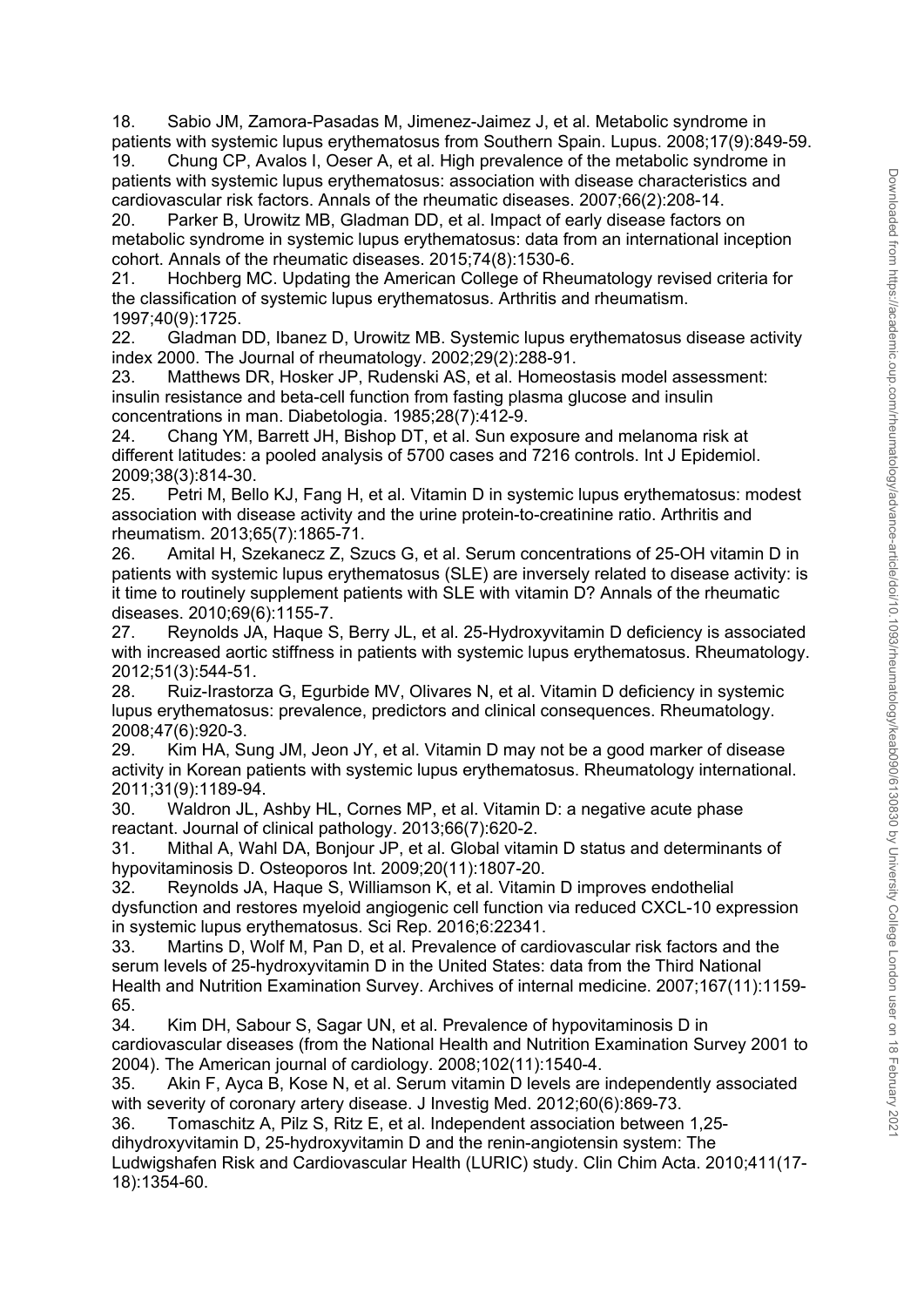37. El Magadmi M, Ahmad Y, Turkie W, et al. Hyperinsulinemia, insulin resistance, and circulating oxidized low density lipoprotein in women with systemic lupus erythematosus. The Journal of rheumatology. 2006;33(1):50-6.

38. Posadas-Romero C, Torres-Tamayo M, Zamora-Gonzalez J, et al. High insulin levels and increased low-density lipoprotein oxidizability in pediatric patients with systemic lupus erythematosus. Arthritis and rheumatism. 2004;50(1):160-5.

39. Parker B, Bruce I. SLE and metabolic syndrome. Lupus. 2013;22(12):1259-66.

40. Parker B, Urowitz MB, Gladman DD, et al. Clinical associations of the metabolic syndrome in systemic lupus erythematosus: data from an international inception cohort. Annals of the rheumatic diseases. 2013;72(8):1308-14.

41. Zhou C, Assem M, Tay JC, et al. Steroid and xenobiotic receptor and vitamin D receptor crosstalk mediates CYP24 expression and drug-induced osteomalacia. The Journal of clinical investigation. 2006;116(6):1703-12.

42. Holick MF. Vitamin D deficiency. The New England journal of medicine. 2007;357(3):266-81.

43. Schoindre Y, Jallouli M, Tanguy ML, et al. Lower vitamin D levels are associated with higher systemic lupus erythematosus activity, but not predictive of disease flare-up. Lupus Sci Med. 2014;1(1):e000027.

44. Yap KS, Northcott M, Hoi AB, et al. Association of low vitamin D with high disease activity in an Australian systemic lupus erythematosus cohort. Lupus Sci Med. 2015;2(1):e000064.

45. Huisman AM, White KP, Algra A, et al. Vitamin D levels in women with systemic lupus erythematosus and fibromyalgia. The Journal of rheumatology. 2001;28(11):2535-9. 46. Bellomio V, Spindler A, Lucero E, et al. Metabolic syndrome in Argentinean patients with systemic lupus erythematosus. Lupus. 2009;18(11):1019-25.

**Figure 1: 25(OH)D levels (mean (IQR)) and sun exposure based on latitude (<sup>0</sup>N) of patients (\*\*\*p<0.0001).**

**Figure 2: Receiving operating characteristics (ROC) curve analysis for identifying variables predicting the diagnosis of MetS in patients with SLE.** Renal disease and average glucocorticoid exposure were risk factors associated with MetS in SLE producing an area under the ROC curve (AUC) of 0.6488 (Model). Adding vitamin D to the model improved the AUC to 0.6578 (Model + 25(OH)D).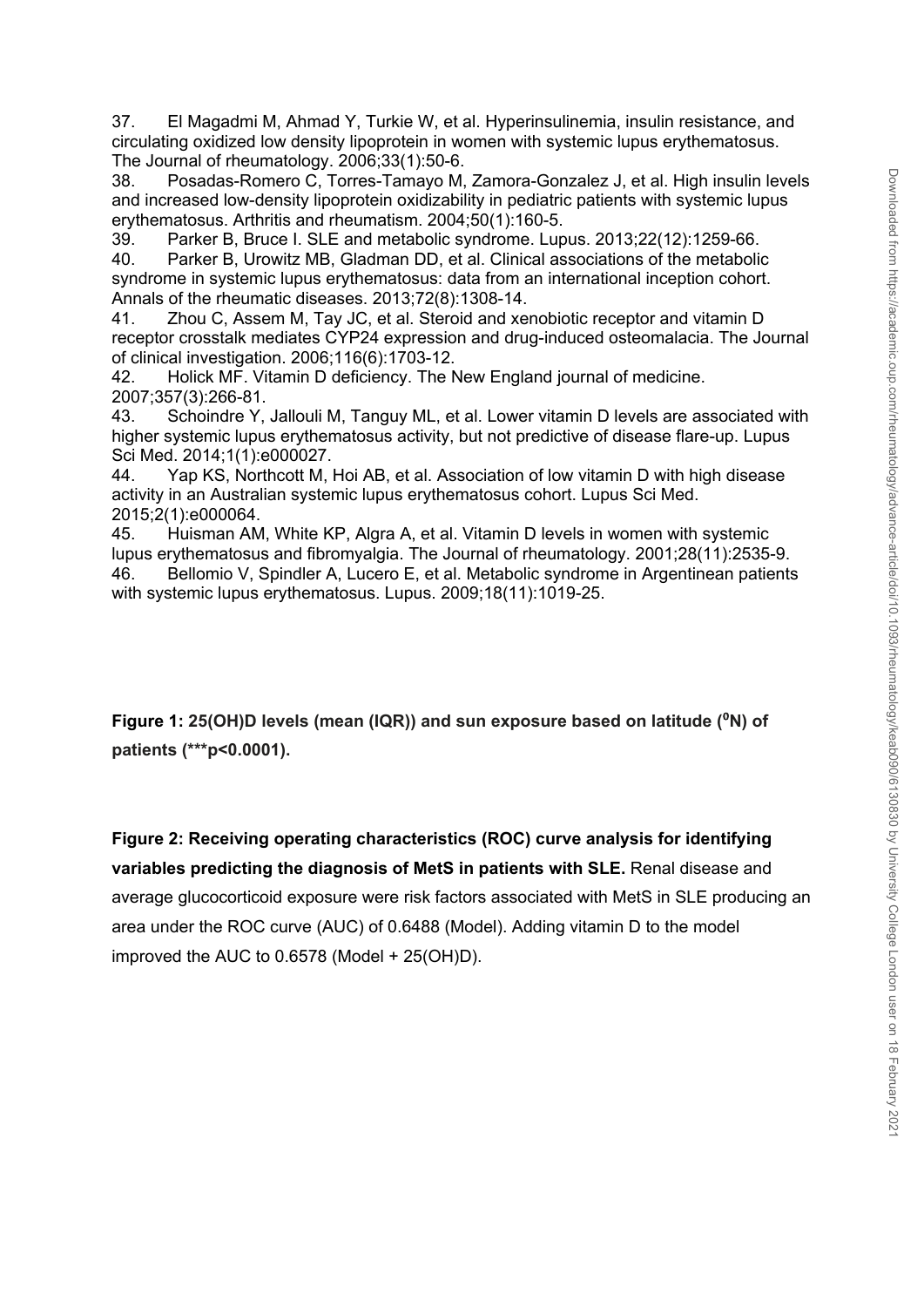| Characteristics (n290% cohort unless stated otherwise) | n (%)/median (IQR)      |
|--------------------------------------------------------|-------------------------|
|                                                        |                         |
| Age (years)<br>Gender                                  | 33.1 (24.3, 43.6)       |
|                                                        |                         |
| Female                                                 | 1034 (88.9)             |
| Male                                                   | 129(11.1)               |
| <b>Ethnicity</b>                                       |                         |
| Caucasian                                              | 623 (53.6)              |
| Hispanic                                               | 47 $(4.0)$              |
| Asian                                                  | 243 (20.9)              |
| <b>Black</b>                                           | 202 (17.4)              |
| Other                                                  | 48 $(4.1)$              |
| Country                                                |                         |
| Canada                                                 | 346 (29.8)              |
| <b>USA</b>                                             | 312 (26.8)              |
| <b>Mexico</b>                                          | 10(0.9)                 |
| Europe                                                 | 339 (29.1)              |
| Asia                                                   | 156 (13.4)              |
| Latitude (°N)                                          |                         |
| $20 - 34$ °N                                           | 116                     |
| $34 - 45^{\circ}N$                                     | 625                     |
| North of 45°N                                          | 422                     |
| 25(OH)D (nmol/L)                                       |                         |
| Serum 25(OH)D levels (nmol/L)                          | 48 (30, 66)             |
| <b>CVD risk factors</b>                                |                         |
| Systolic BP (mm Hg)                                    | 120 (110, 130)          |
| Diastolic BP (mm Hg)                                   | $\overline{75(70, 80)}$ |
| BMI (kg/m <sup>2</sup> )                               | 23.7(21.1, 27.7)        |
| Waist circumference (cm), n=987                        | 80 (73, 90)             |
| Smoking status                                         | 173(14.9)               |
| Post-menopausal <sup>a</sup> , n=1034                  | 104(10.1)               |
| Total cholesterol (mmol/L)                             | 4.6(3.9, 5.5)           |
| Serum triglyceride (mmol/L), n=987                     | 1.3(1.0, 2.0)           |
| HDL-cholesterol (mmol/L), n=634                        | 1.3(1.0, 1.7)           |
| LDL-cholesterol (mmol/L), n=531                        | 2.5(2.0, 3.1)           |
| Fasting glucose (mmol/L), n=985                        | 4.7(4.3, 5.3)           |
| <b>Measures based on Fasting Insulin</b>               |                         |
| Fasting insulin (ulU/ml), n=413                        | 3.0(1.9, 5.4)           |
| $HOMA-IR, n=396$                                       | 0.7(0.4, 1.3)           |
| <b>SLE-related characteristics</b>                     |                         |
| Disease duration (wks)                                 | 21.7 (9.1, 39.9)        |
| SLEDAI-2K score                                        | 4(2, 8)                 |
| Anti-dsDNA positive                                    | 450 (42.0)              |

**Table 1: Demographic and baseline disease characterisation of patients the SLICC population.**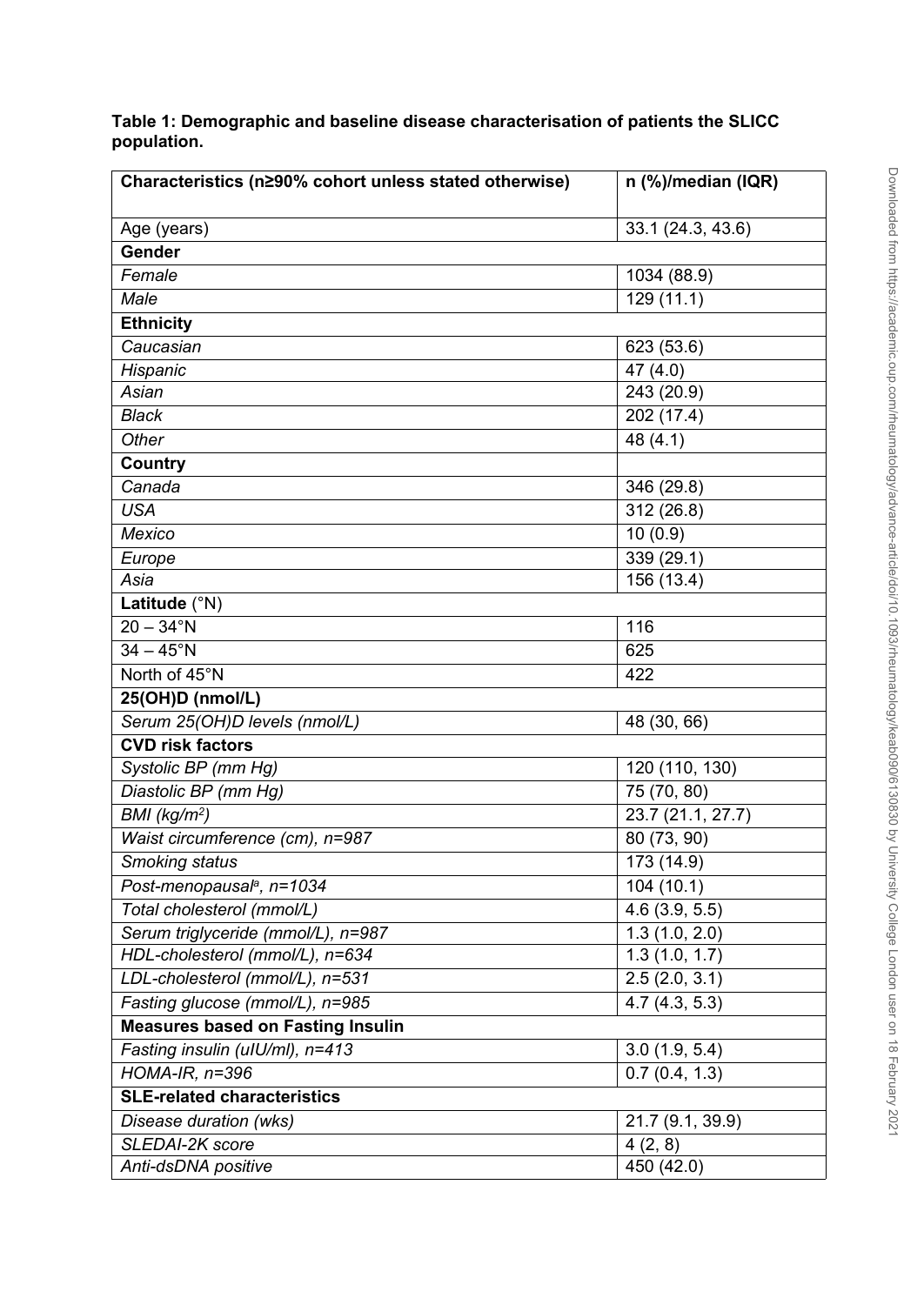| J<br>I                                    |
|-------------------------------------------|
|                                           |
| <b>IAA</b><br>Ī                           |
| $\overline{\phantom{a}}$<br>١<br>ļ<br>١   |
| S<br>2<br>I<br>١                          |
| j                                         |
| $\frac{1}{2}$<br>$\overline{\phantom{a}}$ |
| j                                         |
| $\frac{1}{2}$<br>j                        |
| I<br>C                                    |
| $\frac{1}{2}$<br>۲,                       |
| S<br>j                                    |
| S<br>Ż<br>j<br>$\frac{1}{2}$              |
| į<br>릉                                    |
|                                           |
| :<br>המ<br>$\overline{\phantom{a}}$<br>j  |
| $\overline{\phantom{a}}$<br>Ï             |
| ١<br>:<br>j                               |
| $\frac{1}{2}$                             |
| ί<br>ing.                                 |
|                                           |
| ī<br>١<br>l<br>;<br>í                     |
| i                                         |
| j<br>Ś<br>I                               |
| Š<br>j<br>ï                               |
| ļ<br>J                                    |
| J<br>ׇ֚֕֡<br>١                            |
| þ<br>١                                    |
| ₫                                         |
| $\frac{1}{\epsilon}$<br>í<br>١            |
| 5<br>1<br>ς<br>ļ                          |
| $\overline{\phantom{a}}$<br>١             |
| 5<br>$\ddot{\Omega}$                      |
|                                           |
|                                           |
| ¢<br>١<br>)<br>Ś                          |
| ļ<br>١<br>$\overline{\phantom{a}}$        |
| j<br>ć<br>١                               |
|                                           |
| Š<br>ō<br>j                               |
|                                           |
| ١<br>ì<br>I<br>j                          |
| t                                         |
|                                           |
| ך<br>ק<br>Ş<br>١                          |
| ć<br>j<br>١                               |
| I<br>Š                                    |
| I<br>١<br>j                               |
| I<br>l<br>j<br>١<br>$\epsilon$            |
| ¢<br>j                                    |
| ₹<br>Ş                                    |
| I                                         |
| 5<br>₹                                    |
| j<br>$\mathbf \epsilon$<br>Ī<br>Ï         |
| $\frac{1}{2}$                             |
| ∋                                         |
| ć<br>j<br>İ                               |
|                                           |
| <b>HIege</b>                              |
| l                                         |
|                                           |
| uopuo                                     |
| Ś<br>j<br>$\overline{\phantom{a}}$        |
| Ď<br>$\overline{\mathbf{S}}$<br>ί         |
| $\subseteq$<br>ׇ֬֘֡                       |
|                                           |
| J<br>$\zeta$<br>J<br>l                    |
| 1<br>D                                    |
| )<br>آ<br>J<br>ï                          |
| uar<br>ŕ                                  |
| ľ                                         |
| 3<br>ς<br>١                               |

| Low C3/C4b                                | 440 (40.6)        |  |  |  |  |  |  |
|-------------------------------------------|-------------------|--|--|--|--|--|--|
| $CRP$ (mg/L), $n=868$                     | 3.0(1.9, 6.3)     |  |  |  |  |  |  |
| Creatinine (umol/L), n=746                | 69.0 (61.0, 79.6) |  |  |  |  |  |  |
| Active renal disease <sup>c</sup>         | 231 (19.9)        |  |  |  |  |  |  |
| Receiving oral glucocorticoids            | 801 (68.9)        |  |  |  |  |  |  |
| Average glucocorticoid dose (mg/day)      | 10(0, 25)         |  |  |  |  |  |  |
| Anti-malarials                            | 828 (71.3)        |  |  |  |  |  |  |
| <i><b>Immunosuppressants</b></i>          | 452 (38.9)        |  |  |  |  |  |  |
| Cardiovascular-related medications (n, %) |                   |  |  |  |  |  |  |
| Anti-hypertensive medication              | 322(27.7)         |  |  |  |  |  |  |
| Lipid-lowering medication                 | 112(9.6)          |  |  |  |  |  |  |

25(OH)D, 25-hydroxyvitamin D; BMI, body mass index; BP, blood pressure; CRP, C-reactive protein; CVD, cardiovascular disease; HOMA-IR, HDL, high-density lipoprotein; homeostatic model assessment of insulin resistance; LDL, low-density lipoprotein; SLEDAI-2K, Systemic Lupus Erythemathosus Disease Activity Index 2000; SLICC, Systemic Lupus International Collaborating Clinics; T, 25(OH)D tertiles. <sup>a</sup>Percentage of women. *Decrease in CH50, C3* and C4 below the lower limit of normal for testing laboratory. <sup>c</sup>Active nephritis or renal item on SLEDAI-2K (haematuria, proteinuria, pyuria or casts).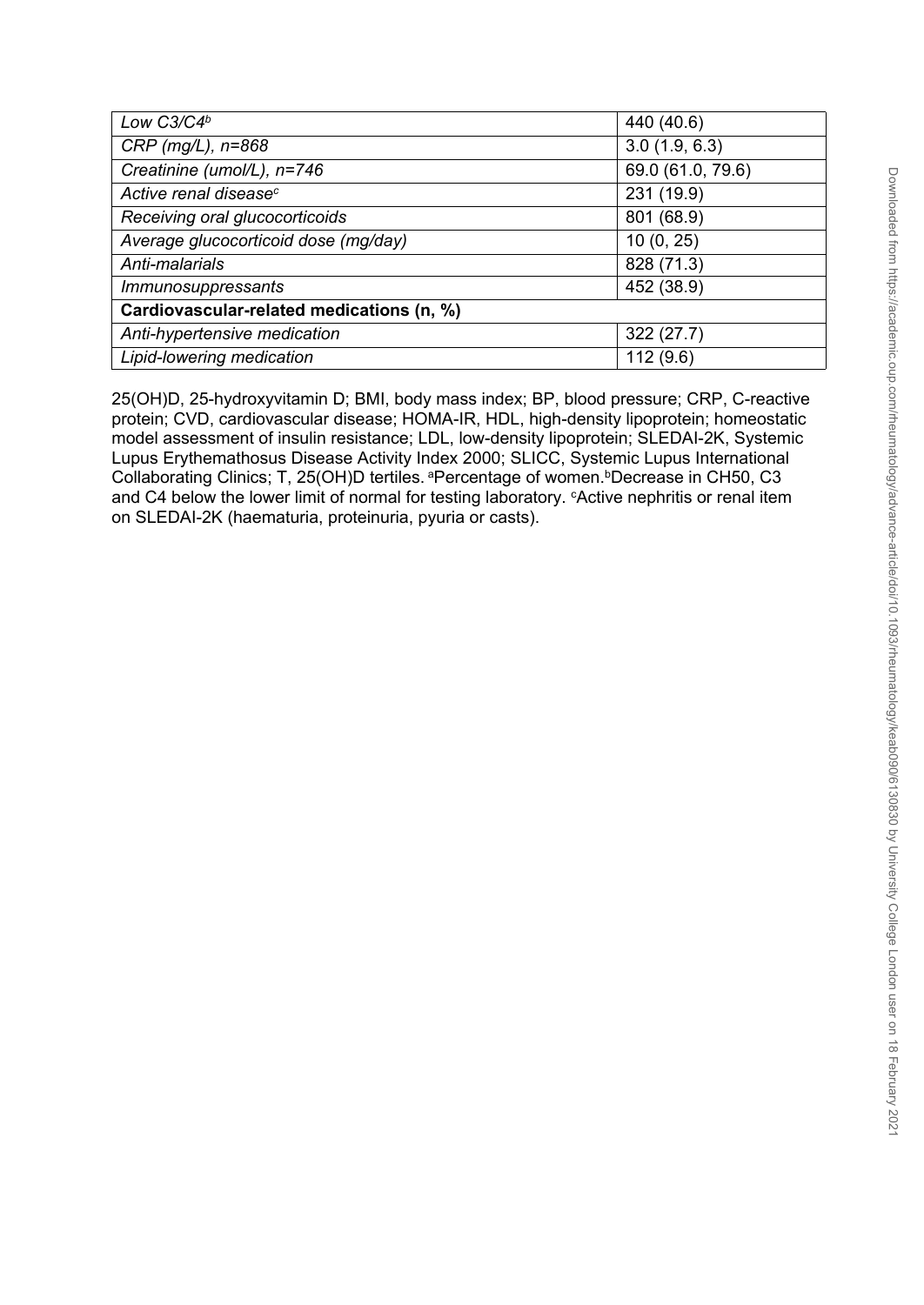| <b>CVD risk factors</b><br>n (%)/median (IQR) |                             |                                |                              |         |  |
|-----------------------------------------------|-----------------------------|--------------------------------|------------------------------|---------|--|
|                                               | $T1(n=398)$<br>10-36 nmol/L | $T2(n=393)$<br>37-60 nmol/L    | $T3(n=372)$<br>61-174 nmol/L | P value |  |
| Age (years)                                   | 30.2 (23.0, 39.7)           | 34.3 (24.9, 44.7)              | 34.7 (25.1, 45.6)            | < 0.001 |  |
| BMI, kg/m <sup>2</sup>                        | 23.1 (20.2, 27.4)           | 24.5 (21.5, 28.4)              | 23.9 (21.6, 27.5)            | 0.22    |  |
| Waist circumference, cm                       | 79.0 (71.7, 90.0)           | 82.0 (74.0, 91.2)              | 80.0 (73.0, 89.0)            | 0.32    |  |
| <b>CVD risk factors</b>                       |                             |                                |                              |         |  |
| Hypertension                                  | 161/391 (41.2)              | 149/382 (39.0)                 | 110/363 (30.3)               | 0.005   |  |
| Systolic BP (mm Hg)                           | 120 (110, 130)              | 120 (110, 130)                 | 120 (109, 126)               | 0.04    |  |
| Diastolic BP (mm Hg)                          | 74 (70, 80)                 | 76 (70, 82)                    | 72 (68, 80)                  | 0.005   |  |
| Anti-hypertensive medication                  | 126/398 (31.7)              | 117/393 (29.8)                 | 79/372 (21.2)                | 0.003   |  |
| Total cholesterol (mmol/L)                    | 4.7(3.9, 6.0)               | 4.6(3.9, 5.5)                  | 4.4(3.8, 5.1)                | < 0.001 |  |
| Serum triglyceride (mmol/L)                   | 1.6(1.1, 2.2)               | 1.4(1.0, 2.0)                  | 1.2(0.9, 1.6)                | < 0.001 |  |
| HDL (mmol/L)                                  | 1.3(1.0, 1.7)               | 1.3(1.0, 1.7)                  | 1.4(1.1, 1.7)                | 0.76    |  |
| Lipid-lowering medication                     | 60 (15.1)                   | 28(7.1)                        | 24(6.5)                      | < 0.001 |  |
| Fasting glucose (mmol/L)                      | 4.8(4.3, 5.4)               | 4.8(4.3, 5.4)                  | 4.7(4.1, 5.2)                | 0.33    |  |
| Fasting insulin (ulU/ml)                      | 3.8(2.0, 6.9)               | 3.4(1.9, 5.1)<br>2.4(1.8, 3.3) |                              | < 0.001 |  |
| <b>HOMA-IR</b>                                | 0.8(0.4, 1.7)               | 0.7(0.4, 1.1)                  | 0.5(0.4, 0.7)                | < 0.001 |  |
| <b>MetS Criteria</b>                          |                             |                                |                              |         |  |
| MetS BP                                       | 183/392 (46.7)              | 192/383 (50.1)                 | 140/364 (38.5)               | 0.005   |  |
| MetS <sub>TG</sub>                            | 182/354 (51.4)              | 135/326 (41.4)                 | 84/319 (26.3)                | < 0.001 |  |
| MetS HDL                                      | 156/240 (65.0)              | 114/220 (51.8)                 | 89/209 (42.5)                | < 0.001 |  |
| MetS Glu                                      | 71/346 (20.5)               | 70/326 (21.5)                  | 55/321 (17.1)                | 0.35    |  |
| MetS WC                                       | 158/356 (44.4)              | 172/332 (51.8)                 | 131/299 (43.8)               | 0.07    |  |
| Metabolic syndrome                            | 115/303 (38.0)              | 103/280 (36.8)                 | 68/277 (24.6)                | < 0.001 |  |

# **Table 2: Association between 25(OH)D tertiles and cardiovascular risk factors and SLE disease at baseline**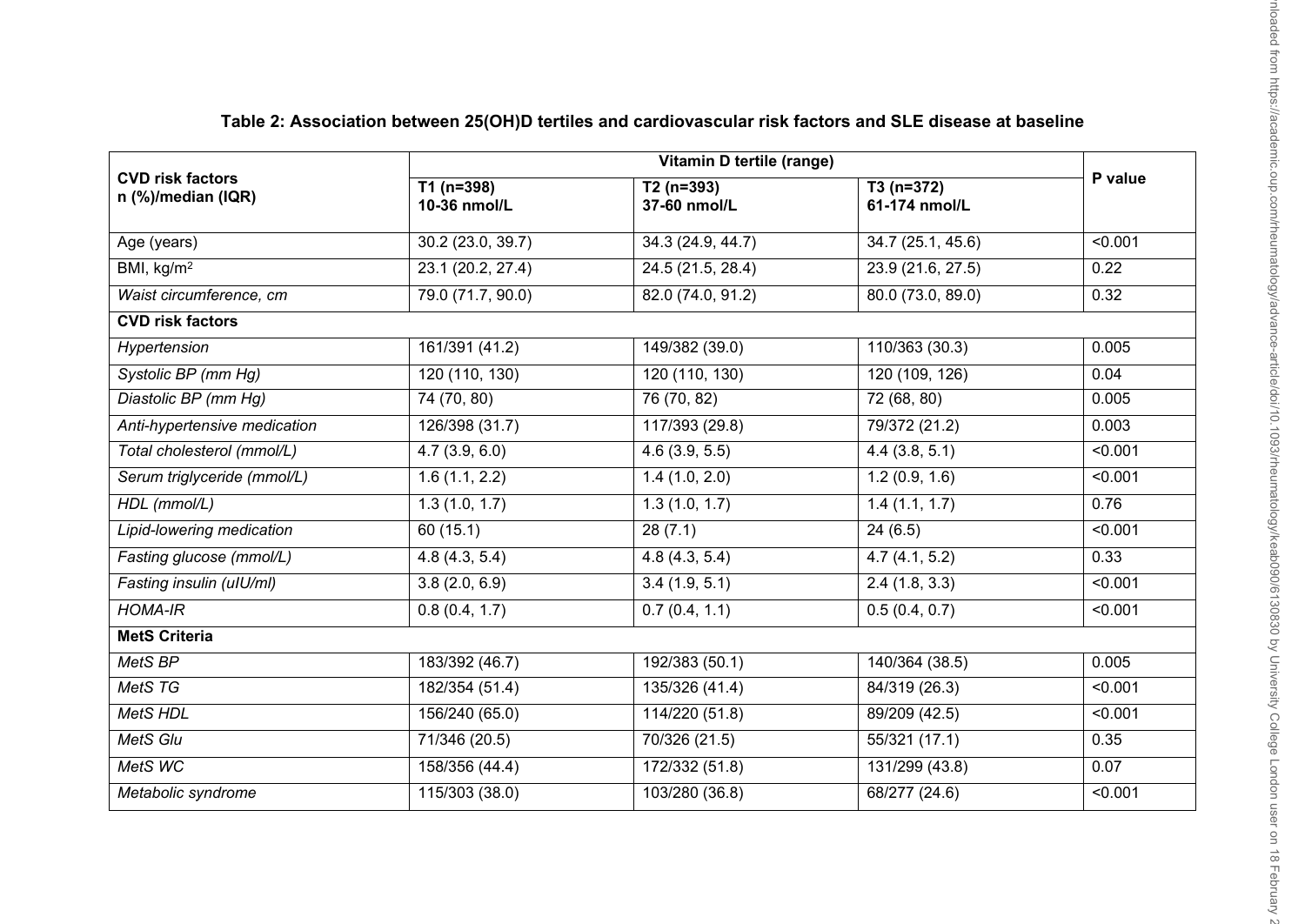| <b>SLE-related characteristics</b> |                |                |                |         |
|------------------------------------|----------------|----------------|----------------|---------|
| <b>SLEDAI-2K</b>                   | 4(2, 8)        | 4(2, 8)        | 4(1, 6)        | < 0.001 |
| Positive dsDNA                     | 166/355 (46.8) | 149/367 (40.6) | 135/350 (38.6) | 0.07    |
| Low complement                     | 171/360 (47.5) | 148/373 (39.7) | 121/351 (34.5) | 0.002   |
| $CRP$ (mg/L)                       | 3.9(2.0, 7.0)  | 3.2(2.0, 6.0)  | 2.9(1.0, 6.6)  | 0.23    |
| Creatinine (umol/L)                | 62 (59, 77)    | 70 (62, 80)    | 71 (62, 80)    | 0.09    |
| <b>Glucocorticoids</b>             |                |                |                |         |
| <b>Glucocorticoids</b>             | 303(76.1)      | 278 (70.7)     | 220(59.1)      | < 0.001 |
| Average GC dose (mg/day)           | 15(4, 30)      | 13(0, 27)      | 6(0, 18)       | < 0.001 |
| Anti-malarial therapy              | 264/397 (66.5) | 274/393 (69.7) | 290/371 (78.2) | 0.001   |

Comparisons between 25(OH)D tertiles of continuous variables were carried out using one-way analysis of variance (ANOVA) and categorical variables by chi-squared test. BMI, body mass index; CVD, cardiovascular; GC, glucocorticoids; HDL, high-density lipoprotein; HOMA-IR, homeostatic model of assessment of insulin resistance. Defined according to the metabolic S (MetS) criteria (15): MetS BP, elevated blood pressure 130/85 or receiving anti-hypertensive medication; MetS HDL, reduced HDL <1.3 mmol/L in women and <1.0 mmol/L in men; MetS Glu, fasting glucose ≥5.6 mmol/L or being prescribed medication for hyperglycaemia; MetS TG, elevated serum triglyceride of ≥ 1.7 mmol/l or being on lipid-lowering medication; MetS WC, elevated waist circumference using gender and ethnicity-specific thresholds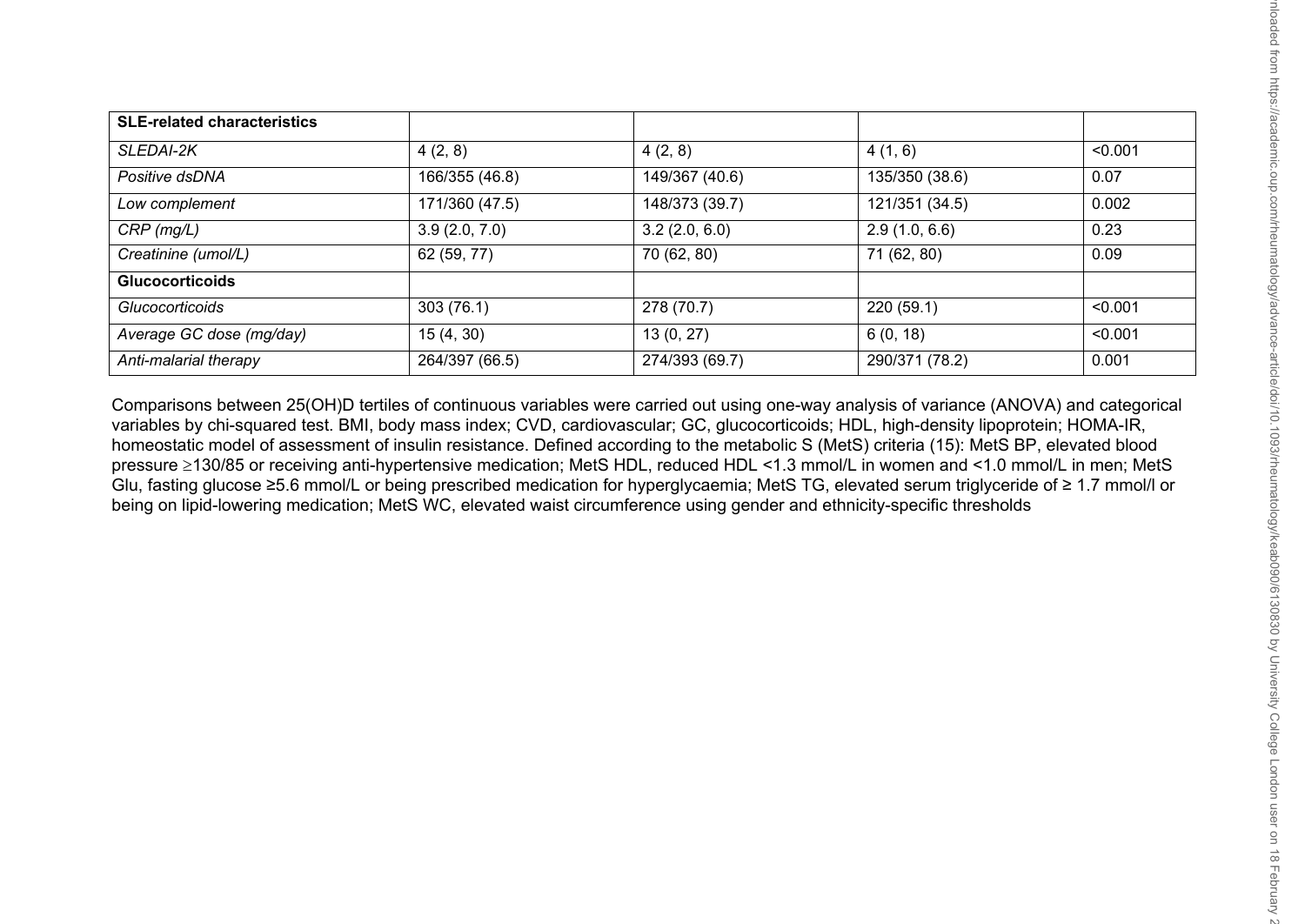|                        | <b>Unadjusted</b>    |                |         | <b>TAdjusted model 1</b> |                |         | <b>ttAdjusted model 2</b> |                |         |
|------------------------|----------------------|----------------|---------|--------------------------|----------------|---------|---------------------------|----------------|---------|
| <b>CV risk factors</b> | $\boldsymbol{\beta}$ | 95% CI         | P value | ß.                       | 95% CI         | P value | $\beta$                   | 95% CI         | P value |
| Waist                  | $-0.01$              | $-0.35, 0.33$  | 0.96    | $-0.18$                  | $-0.51, 0.16$  | 0.30    | $-0.17$                   | $-0.36, 0.03$  | 0.10    |
| Systolic BP            | $-0.29$              | $-0.67, 0.10$  | 0.14    | $-0.56$                  | $-0.93, -0.20$ | 0.003   | $-0.57$                   | $-0.93, -0.21$ | 0.002   |
| Diastolic BP           | $-0.26$              | $-0.51, -0.02$ | 0.04    | $-0.32$                  | $-0.57, -0.07$ | 0.01    | $-0.32$                   | $-0.57, -0.07$ | 0.01    |
| Total cholesterol      | $-0.10$              | $-0.13, 0.06$  | < 0.001 | $-0.10$                  | $-0.14, -0.07$ | < 0.001 | $-0.10$                   | $-0.14, -0.07$ | < 0.001 |
| Triglyceride*          | $-0.05$              | $-0.06, -0.04$ | < 0.001 | $-0.05$                  | $-0.07, -0.04$ | < 0.001 | $-0.05$                   | $-0.07, -0.04$ | < 0.001 |
| HDL cholesterol*       | 0.01                 | 0.002, 0.03    | 0.02    | 0.01                     | $-0.001, 0.02$ | 0.08    | 0.01                      | $-0.001, 0.03$ | 0.08    |
| <b>Fasting glucose</b> | $-0.02$              | $-0.06, 0.03$  | 0.47    | $-0.04$                  | $-0.08, 0.01$  | 0.08    | $-0.04$                   | $-0.09, 0.01$  | 0.09    |
| Fasting insulin*       | $-0.06$              | $-0.10, -0.03$ | < 0.001 | $-0.05$                  | $-0.09, -0.02$ | 0.002   | $-0.05$                   | $-0.09, -0.02$ | 0.002   |
| HOMA-IR*               | $-0.07$              | $-0.12, -0.03$ | < 0.001 | $-0.06$                  | $-0.10, -0.02$ | 0.003   | $-0.06$                   | $-0.10, -0.02$ | 0.002   |
| <b>SLE factors</b>     | ß                    | 95% CI         | P value | ß.                       | 95% CI         | P value | β                         | 95% CI         | P value |
| SLEDAI-2K**            | $-0.11$              | $-0.15, -0.07$ | < 0.001 | $-0.10$                  | $-0.15, -0.06$ | < 0.001 | $-0.11$                   | $-0.15, -0.06$ | < 0.001 |
| $CRP*$                 | $-0.05$              | $-0.09, -0.02$ | 0.002   | $-0.06$                  | $-0.10, -0.03$ | 0.001   | $-0.07$                   | $-0.10, -0.03$ | < 0.001 |
| Creatinine*            | 0.01                 | 0.001, 0.02    | 0.03    | 0.003                    | $-0.004, 0.01$ | 0.36    | 0.003                     | $-0.004, 0.01$ | 0.34    |
| Average GC*            | $-0.06$              | $-0.08, -0.04$ | < 0.001 | $-0.06$                  | $-0.08, -0.04$ | < 0.001 | $-0.06$                   | $-0.08, -0.03$ | < 0.001 |

## **Table 3: Association between 25(OH)D and cardiovascular risk and SLE factors at baseline**

β, β-coefficient; BP, blood pressure; CI, confidence intervals; CRP, C-reactive protein; CV, cardiovascular; GC, glucocorticoid; HOMA-IR, homeostatic model of assessment of insulin resistance

† Adjusted model 1: controlled for age, gender, average latitude and ethnicity

‡ Adjusted model 2: as in adjusted model 1†, and including body mass index

\*Log transformed variables

\*\*Ordered logistic regression (SLEDAI-2K expressed in tertiles)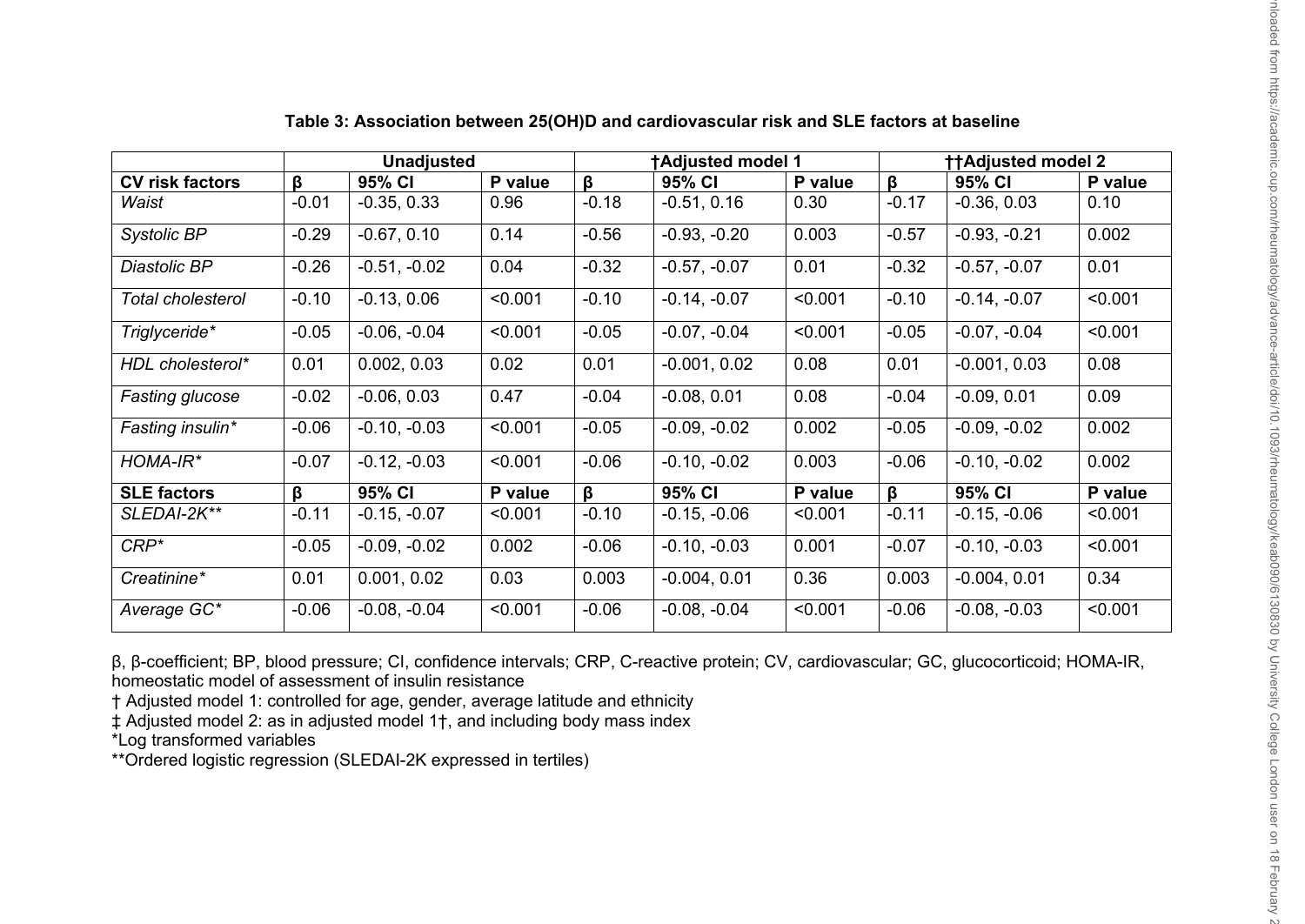| <b>CV risk factors</b><br>required for a MetS<br>diagnosis | <b>Unadjusted</b> |            |         | <b>Adjusted model 1</b><br>(† unless specified) |            |         | <b>Adjusted model 2</b><br>(†† unless specified) |            |         |
|------------------------------------------------------------|-------------------|------------|---------|-------------------------------------------------|------------|---------|--------------------------------------------------|------------|---------|
|                                                            | <b>OR</b>         | 95% CI     | P value | <b>OR</b>                                       | 95% CI     | P value | <b>OR</b>                                        | 95% CI     | P value |
| Hypertension                                               | 0.94              | 0.90, 0.99 | 0.02    | 0.92                                            | 0.88, 0.97 | 0.003   | 0.92                                             | 0.87, 0.97 | 0.003   |
| Hypertriglyceridemia                                       | 0.85              | 0.80, 0.89 | < 0.001 | 0.84                                            | 0.79, 0.89 | < 0.001 | 0.83                                             | 0.79, 0.89 | < 0.001 |
| HDL (low/high)*                                            | 0.86              | 0.81, 0.92 | < 0.001 | 0.88                                            | 0.82, 0.94 | < 0.001 | 0.88                                             | 0.82, 0.94 | < 0.001 |
| Hyperglycaemia                                             | 0.95              | 0.89, 1.02 | 0.147   | 0.92                                            | 0.86, 0.99 | 0.02    | 0.92                                             | 0.85, 0.99 | 0.02    |
| Waist circumference<br>(low/high)**                        | 1.00              | 0.95, 1.05 | 0.969   | 0.97                                            | 0.92, 1.02 | 0.289   | 0.94                                             | 0.88, 1.01 | 0.08    |
| Metabolic syndrome**                                       | 0.90              | 0.85, 0.96 | 0.001   | 0.86                                            | 0.81, 0.91 | < 0.001 | 0.85                                             | 0.79, 0.91 | < 0.001 |

**Table 4: Association between 25(OH)D and individual binary cardiovascular risk criteria contributing to MetS**

CI, confidence intervals; CV, cardiovascular; OR, odds ratio

† Adjusted model 1: controlled for age, gender, average latitude and ethnicity

**††** Adjusted model 2: as in adjusted model 1†, and including body mass index and current smoking status

Adjusted model 1 and 2 without gender

\*\* Adjusted model 1 and 2 without gender and ethnicity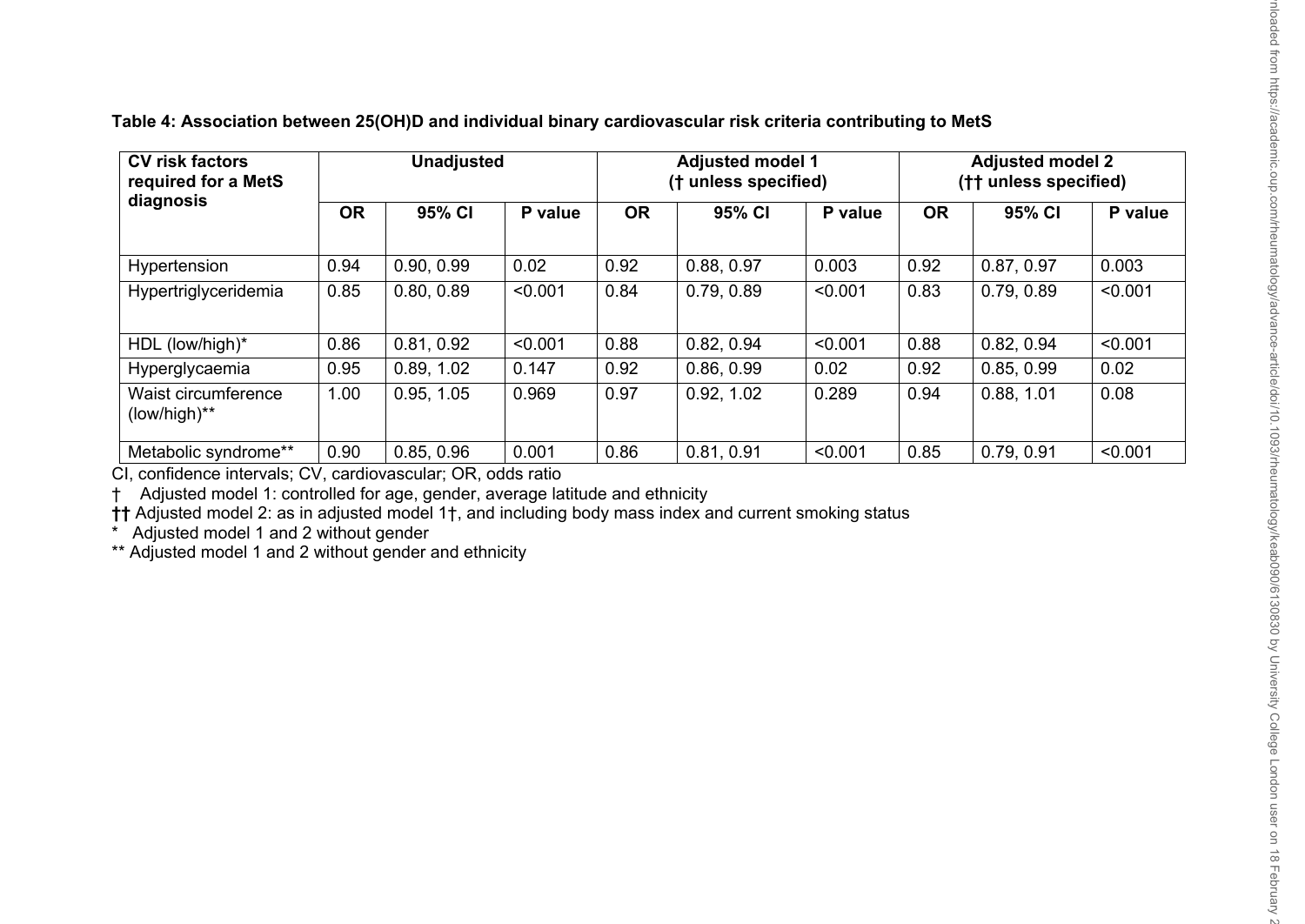

Figure 1

94x90mm (300 x 300 DPI)